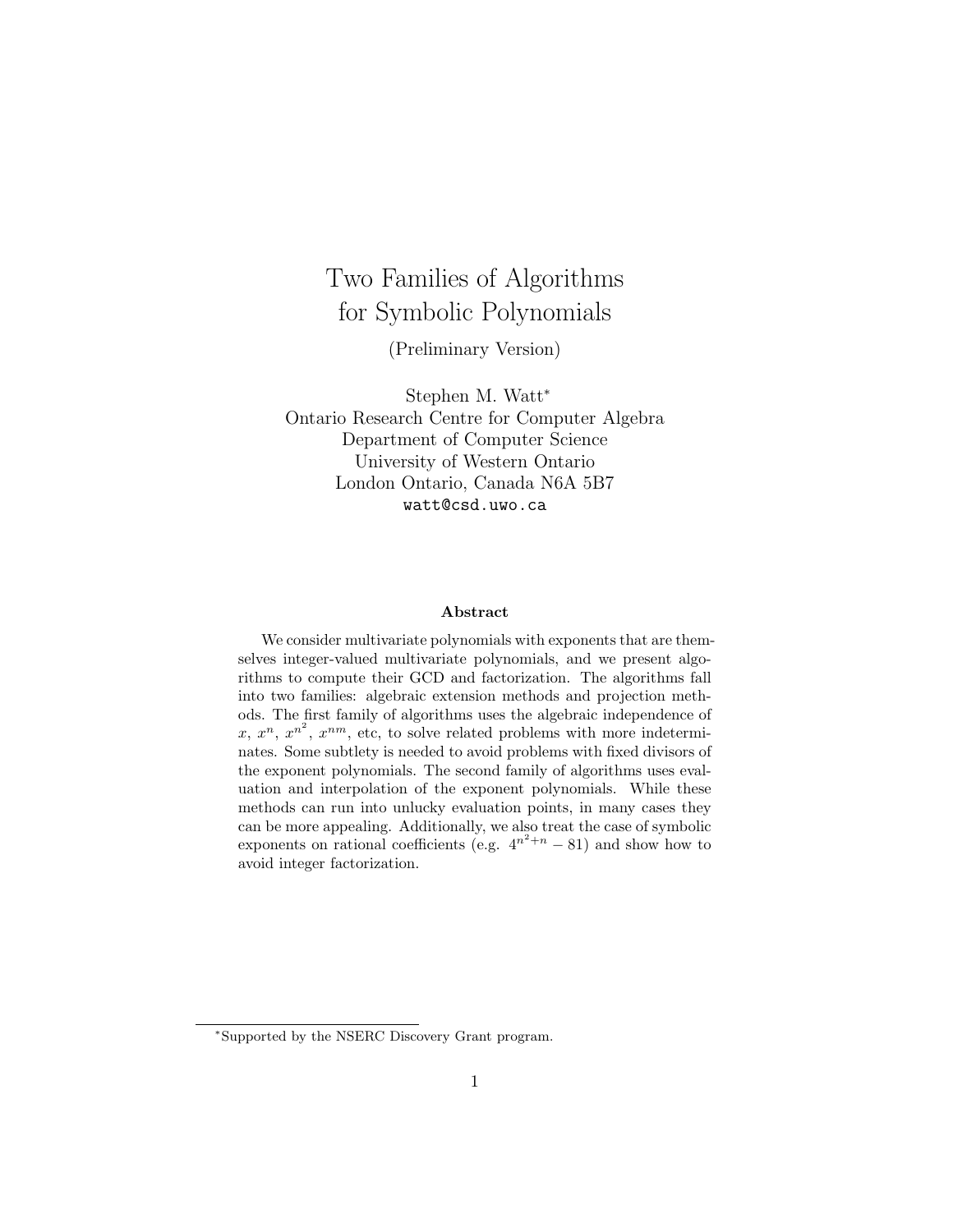# 1 Introduction

We wish to work with polynomials where the exponents are not known in advance, such as  $x^{2n}-1$ . There are various operations we will want to be able to do, such as squaring the value to get  $x^{4n} - 2x^{2n} + 1$ , or differentiating it to get  $2nx^{2n-1}$ . This is far from a purely academic problem. Expressions of this sort arise frequently in practice, for example in the analysis of algorithms, and it is very difficult to work with them effectively in current computer algebra systems.

We may think of these values as sets of polynomials, one for each value of  $n$ , or we may think of them as single values belonging to some new ring. We wish to perform as many of the usual polynomial operations on these objects as possible. Many computer algebra systems will allow one to work with polynomials with symbolic exponents. They do this, however, either by falling back on some form of general expression manipulation or by treating all symbolic powers as algebraically independent. They thus miss many of the important properties we wish to reflect as the relationship between exponents may be non-trivial. We would like, for example, to compute factorizations such as

$$
x^{n^4 - 6n^3 + 11n^2 - 6(n + 2m - 3)} - 1000000^m =
$$
  
\n
$$
x^{-12m} \times (x^{2p} + 10^m x^{p+2m} + 10^{2m} x^{4m}) \times (x^p + 10^m x^{2m})
$$
  
\n
$$
\times (x^{2p} - 10^m x^{p+2m} + 10^{2m} x^{4m}) \times (x^p - 10^m x^{2m})
$$
  
\n
$$
p = 1/6n^4 - n^3 + 11/6n^2 - n + 3
$$

and perhaps operations on symbolic integers

 $16^{n} - 81^{m} = (2^{n} - 3^{m})(2^{n} + 3^{m})(2^{2n} + 3^{2m}).$ 

This paper examines this problem of working with symbolic polynomials. The principal contributions are:

- to introduce a useful formulation of symbolic polynomials,
- to show this leads to a well-defined multiplicative structure, with unique factorization
- to present two families of algorithms to compute GCDs, factorizations, etc.,
- to extend the notion of symbolic polynomials to allow symbolic operations on the coefficients.

This extends work presented in an earlier paper [6].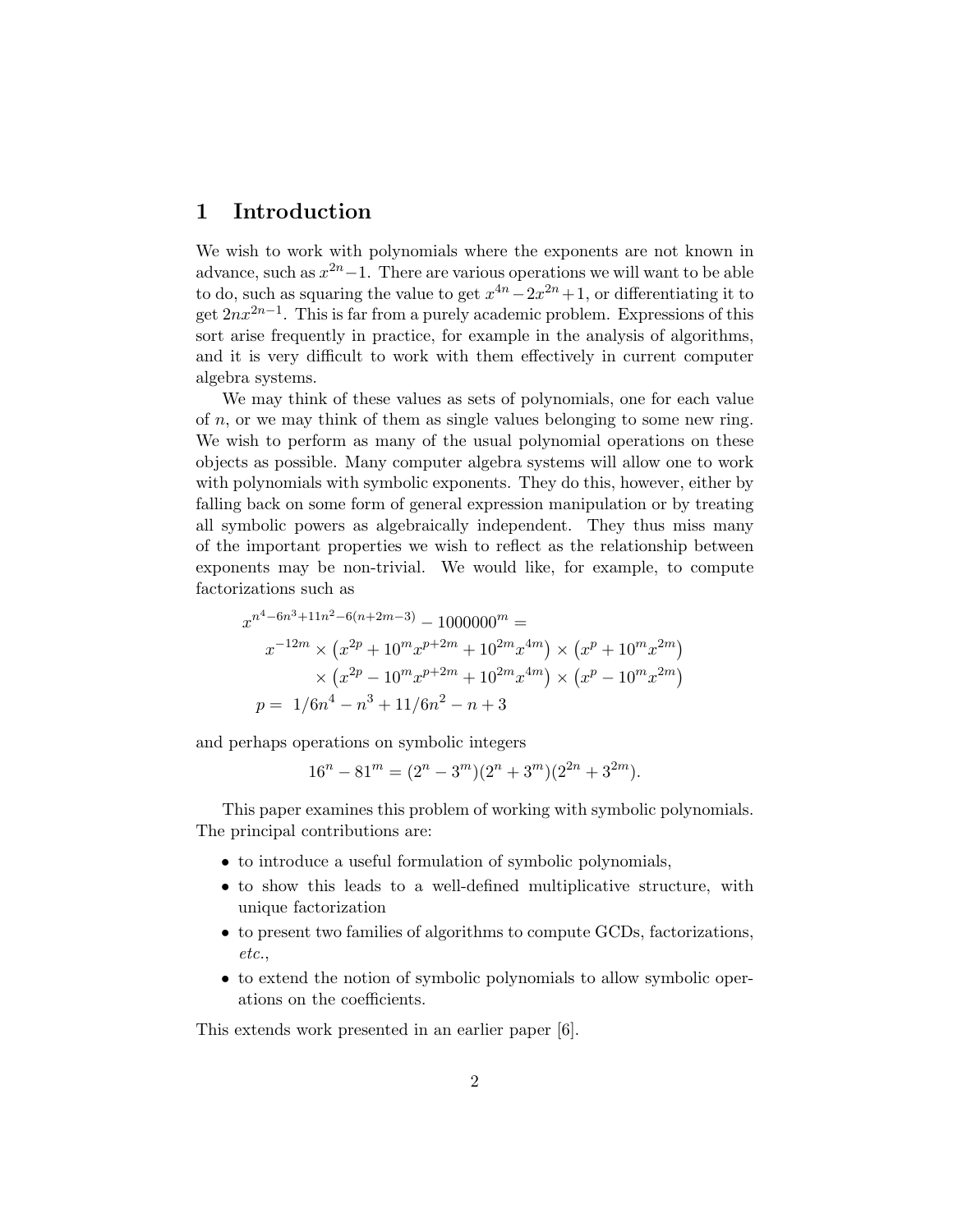The remainder of the paper is organized as follows: Section 2 gives the definition that we shall use as our model for symbolic polynomials. Section 3 discusses the multiplicative properties of symbolic polynomials and shows they have a well-defined unique factorization structure. Section 4 presents a family of algorithms to compute values based on the multiplicative structure of symbolic polynomials. The two examples given are greatest common divisor and factorization. These algorithms are based on the algebraic independence of x,  $x^n$ ,  $x^{n^2}$ , etc and work in extensions of polynomial rings. Section 5 presents a second family of algorithms for the same problems, but this time based on projection methods. These methods are based on evaluation and interpolation of the exponent variables. Section 6 discusses a number of generalizations of symbolic polynomials. One problem discussed there is treating elements of the coefficient ring with symbolic exponents without having to perform factorizations there. Finally, Section 7 concludes the paper.

## 2 Symbolic Polynomials

We can imagine a number of models for symbolic polynomials that have desirable properties. Most generally, we could say that any set  $S$ , which under an evaluation map  $\phi$  gives a polynomial ring  $R[x_1, ..., x_v]$ , represents symbolic polynomials. This would allow such forms as

$$
\gcd(x^n - 1, x^m - 1) + 1
$$

or

$$
(x-1)\sum_{i=0}^{n} x^i.
$$

Having a more obvious ring structure will be useful to us, so we begin by generalizing to symbolic exponents only.

We recall the concept of a group ring: A *monoid ring* is a ring formed from a ring R and monoid M with elements being the finite formal sums

$$
\sum_{i} r_i m_i, r_i \in R, m_i \in M.
$$

A monoid ring has a natural module structure, with basis  $M$ , and addition defined in terms of coefficient addition in R. Multiplication is defined to satisfy distributivity, with  $r_1m_1 \times r_2m_2 = (r_1r_2)(m_1m_2)$ . When the monoid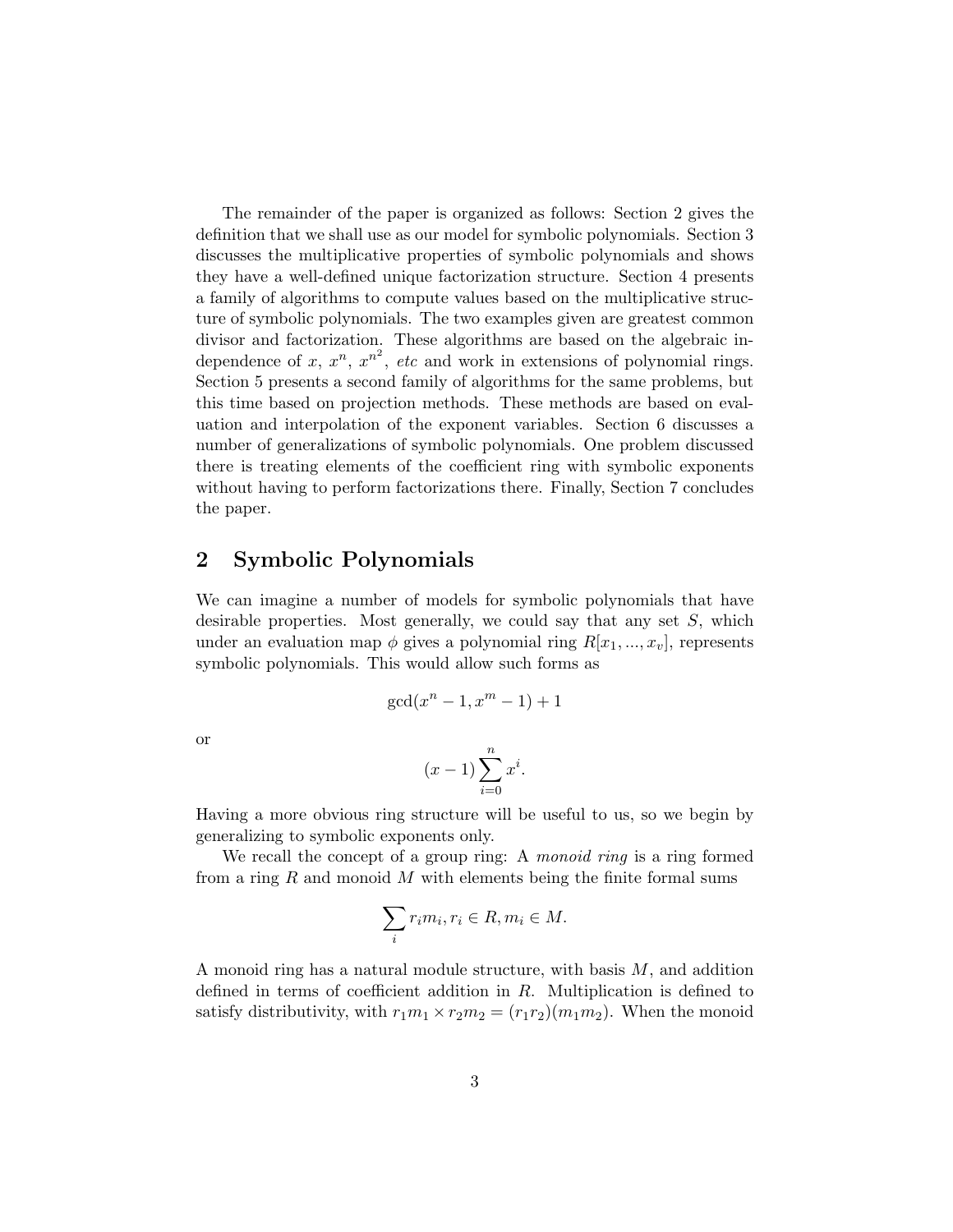$M$  is a group, then the algebraic structure is called a *group ring*. For example, the Laurent polynomials with complex coefficients may be constructed as the group ring  $\mathbb{C}[\mathbb{Z}]$ , viewing  $\mathbb Z$  as an additive group.

We now define a useful class of symbolic polynomials.

**Definition 1.** The ring of symbolic polynomials in  $x_1, \ldots, x_v$  with exponents in  $n_1, ..., n_p$  over the coefficient ring R is the ring consisting of finite sums of the form

$$
\sum_i c_i x_1^{e_{i1}} x_2^{e_{i2}} \cdots x_n^{e_{in}}
$$

where  $c_i \in R$  and  $e_{ij} \in \text{Int}(\mathbb{Z})[n_1, n_2, ..., n_p]$ . Multiplication is defined by

$$
c_1 x_1^{e_{11}} \cdots x_n^{e_{1n}} \times c_2 x_1^{e_{21}} \cdots x_n^{e_{2n}} = c_1 c_2 x_1^{e_{11} + e_{21}} \cdots x_n^{e_{1n} + e_{2n}}
$$

We denote this ring  $R[n_1, ..., n_p; x_1, ..., x_v].$ 

We make use of the notion of integer-valued polynomials,  $Int(D)[n_1, ... n_p]$ . For an integral domain  $D$  with quotient field  $K$ , univariate integer-valued polynomials may be defined as

$$
Int(D)[X] = \{ f(X) | f(X) \in K[X] \text{ and } f(a) \in D, \text{ for all } a \in D \}
$$

For example  $\frac{1}{2}n^2 - \frac{1}{2}$  $\frac{1}{2}n \in \text{Int}(\mathbb{Z})[n]$ . Integer-valued polynomials have been studied by Ostrowski  $[2]$  and Pólya  $[4]$ , and we take the obvious multivariate generalization.

Our definition of symbolic polynomials is isomorphic to the group ring  $R[\text{Int}(\mathbb{Z})[n_1, ..., n_p]^v]$ . We view  $\text{Int}(\mathbb{Z})[n_1, ..., n_p]$  as an abelian group under addition and use the identification

$$
{X_1}^{e_1} X_2^{e_2} \cdots X_v^{e_v} \cong (e_1, \ldots, e_v) \in \text{Int}(\mathbb{Z})[n_1, \ldots, n_w]^v
$$

We note that  $R[:, x_1, ..., x_v] \cong R[x_1, ..., x_v, -x_1, ..., -x_v].$  Also, under any evaluation  $\phi: \{n_1, ..., n_p\} \to \mathbb{Z}$ , we have

$$
\phi: R[n_1, ..., n_p; x_1, ..., x_v] \to R[x_1, ..., x_v, x_1^{-1}, ..., x_v^{-1}].
$$

That is,  $\phi$  evaluates symbolic polynomials to Laurent polynomials. It would be possible to construct a model for symbolic polynomials that, under evaluation had no negative variable exponents, but this would require keeping track of cumbersome domain restrictions on the exponent variables.

By definition, these symbolic polynomials have a ring structure. What is more interesting is that they also have a useful unique factorization structure that can be computed effectively.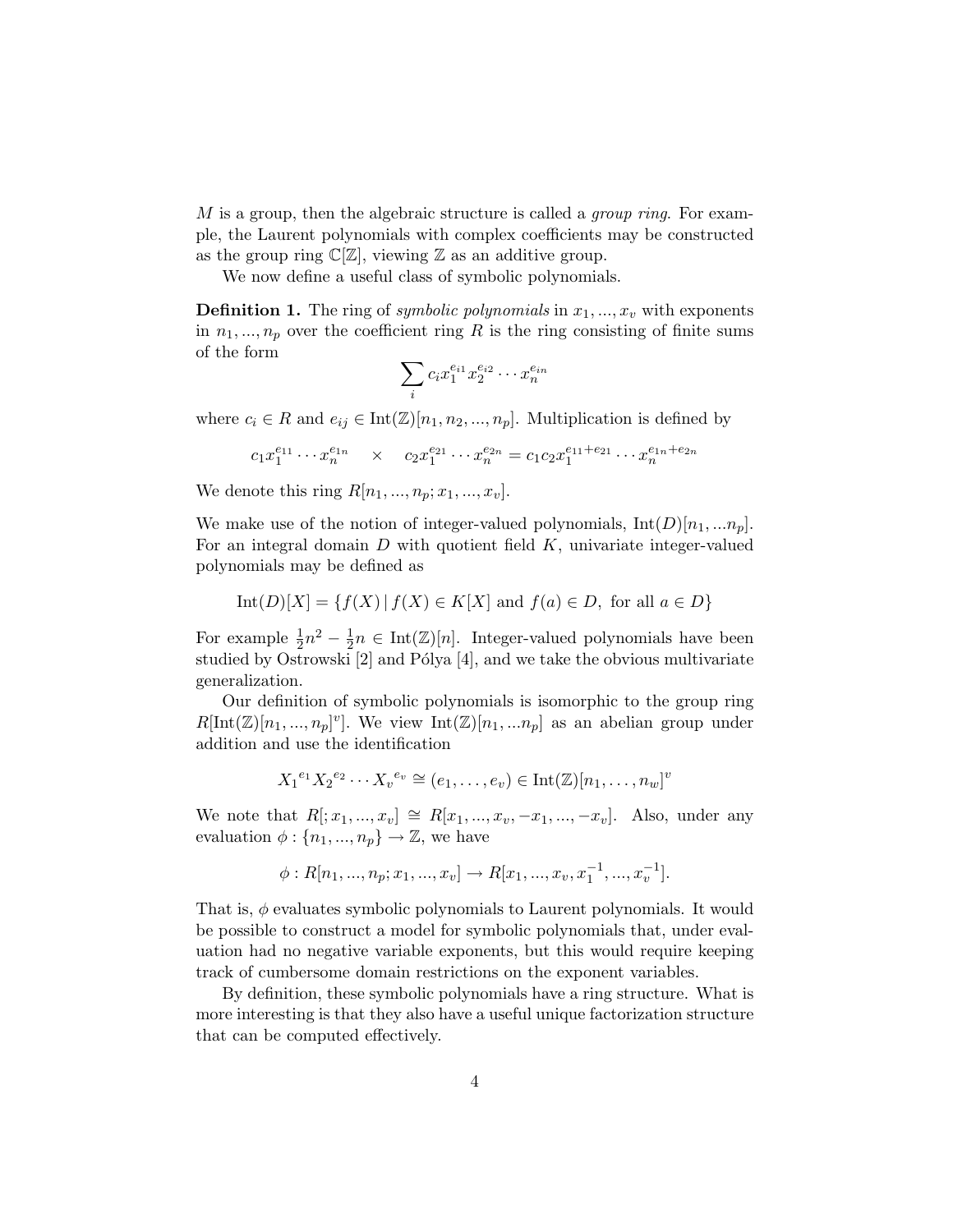Symbolic polynomials, in the sense we have defined them, can be related to exponential polynomials [1, 5] through the transformation  $x_i^{n^j} \mapsto$  $e^{n^j \log x_i}$ . With exponential polynomials, however, it is difficult to capture the notion that the exponents of  $x_i$  must be integer valued.

There has also recently been some work on Gröbner bases with parametric exponents [3, 7] and systems of algebraic equations with parametric exponents [8]. One of the questions asked in this setting is to classify all special cases under evaluation of the parameters. We ask an easier question. Instead, we seek to compute results that are correct under every specialization. This allows us to obtain algorithms for the multiplicative structure of the symbolic polynomials, something that had not been investigated earlier in the parametric setting.

### 3 Multiplicative Properties

We now show the multiplicative structure of our symbolic polynomials. For simplicity we treat the case when  $R = \mathbb{Q}$ .

**Theorem 1.**  $\mathbb{Q}[n_1, ..., n_p; x_1, ..., x_v]$  is a UFD, with monomials being units.

*Proof.* We first consider the case when exponents are in  $\mathbb{Z}[n_1, ..., n_p]$ . The fact that  $x, x^n, x^{n^2}, \dots$  are algebraically independent can be used to remove exponent variables inductively. We observe that

$$
x_k^{e_{ik}} = x_k^{\sum_j h_{ij} n_1^j} = \prod_j \left( x_k^{n_1^j} \right)^{h_{ij}} = \prod_j x_{kj}^{h_{ij}}, \quad h_{ij} \in \mathbb{Z}[n_2, ..., n_p].
$$

This gives the isomorphism

$$
\mathbb{Q}[n_1, n_2, ..., n_p; x_1, ...x_v] \cong
$$
  

$$
\mathbb{Q}[n_2, ..., n_p; x_{10}, x_{11}, x_{12}, ...x_{1d_1}, ...x_{v0}, x_{v1}, x_{v2}, ...x_{vd_1}]
$$

where  $d_1$  is the maximum degree of  $n_1$  in any exponent polynomial and  $x_{ij}$ corresponds to  $x_i^{n_1}$  $i^{n_1}$ . Repeating this process p times, we obtain

$$
\mathbb{Q}[n_1, n_2, ..., n_p; x_1, ... x_v] \cong \mathbb{Q}[:, x_{10...0}, ..., x_{vd_1...d_p}],
$$

which is a ring of multivariate Laurent polynomials with the desired properties.

When the exponents come from the integer-valued polynomials  $Int(\mathbb{Z})[n_1,$  $..., n_p$ , as opposed to  $\mathbb{Z}[n_1,...n_p]$ , care must be taken to find the fixed divisors of the exponent polynomials. These fixed divisors are given by the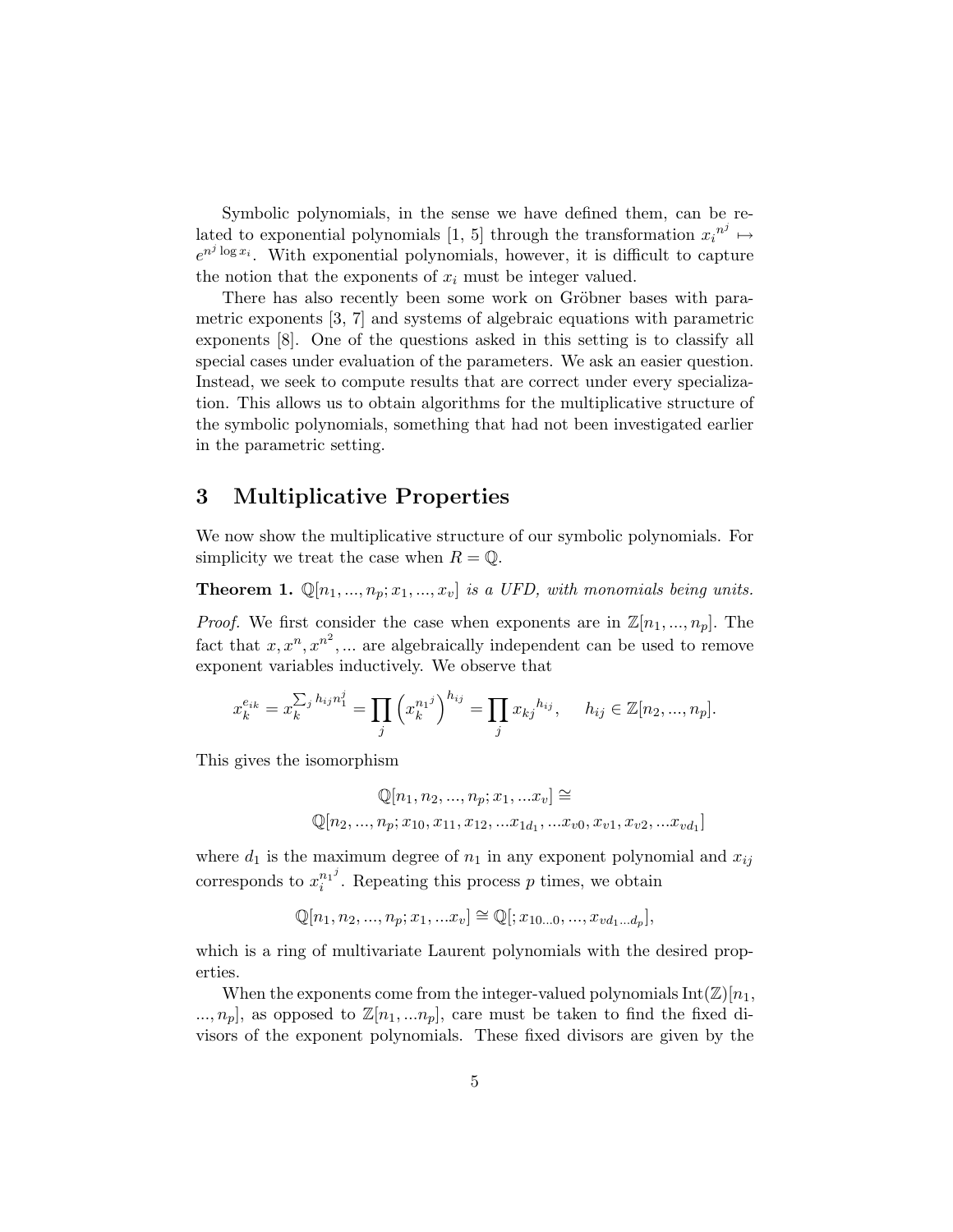content when polynomials are written in a binomial basis. So to show explicitly unique factorization with exponents in  $Int(\mathbb{Z})[n_1, ..., n_p]$ , we make  $\binom{n_1}{i_1} \cdots \binom{n_p}{i_p}$ the change of variables  $x$  $\chi_k^{i_1 j} \longrightarrow X_{k,i_1...i_p}.$  $\Box$ 

Symbolic polynomials can be related to exponential polynomials, which also have a UFD structure [1].

# 4 Extension Algorithms

The proof of Theorem 1 introduces new variables to replace  $x_i^{n_1}$ ,  $x_i^{n_2}$ ,  $x_i^{(\frac{n_1}{2})}$  $\frac{1}{i}$ ,  $x_i^{n_1n_2}, x_i^{(n_2)}$  $\frac{1}{i}$ , etc. This idea may be used to obtain algorithms for GCD, factorization, square-free decomposition and similar quantities over  $\mathbb{Q}[n_1, ... n_p;$  $x_1, \ldots, x_v$ . We illustrate with algorithms for greatest common divisors and factorization.

### Extension Algorithm for Symbolic Polynomial GCD

INPUT: Symbolic polynomials  $f_1, f_2 \in \mathbb{Q}[n_1, ..., n_p; x_1, ..., x_v]$ . OUTPUT:  $g = \gcd(f_1, f_2) \in \mathbb{Q}[n_1, ..., n_p; x_1, ..., x_v]$ 

- 1. Put the exponent polynomials of  $f_1$  and  $f_2$  in the basis  $\binom{n_i}{j}$ .
- 2. Construct polynomials  $F_1, F_2 \in \mathbb{Q}[X_{1,0,\ldots,0},...,X_{v,d_1,\ldots,d_p}],$  where  $d_i$  is the maximum degree of  $n_i$  in any exponent of  $f_1$  or  $f_2$ , using the correspondence

$$
\gamma: x_k^{n_1\choose i_1}\cdots{n_p\choose i_p} \mapsto X_{k,i_1,\ldots,i_p}.
$$

- 3. Compute  $G = \gcd(F_1, F_2)$ .
- 4. Compute  $g = \gamma^{-1}(G)$ .

Under any evaluation map on the exponents,  $\phi : \text{Int}(\mathbb{Z})[n_1, ..., n_n] \rightarrow \mathbb{Z}$ , we have that  $\phi(g) | \gcd(\phi(f_1), \phi(f_2))$ . This g is maximal in the sense that any other polynomial  $g' \in \mathbb{Q}[n_1, ..., n_p; x_1, ..., x_v]$  such that  $\phi(g') | \phi(F_1)$  and  $\phi(g') | \phi(F_2)$ , for all  $\phi$ , also satisfies  $g' | g$ .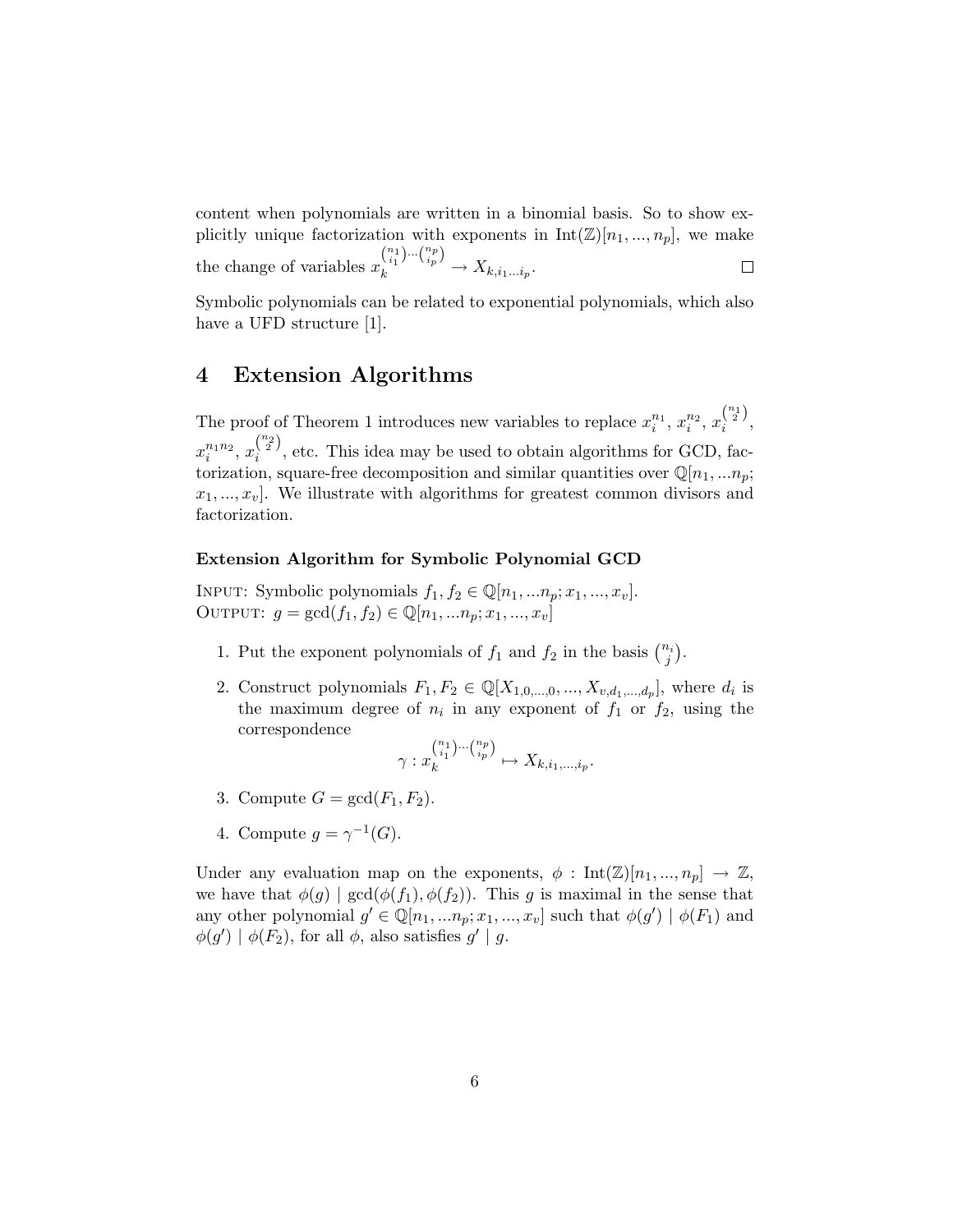### Extension Algorithm for Symbolic Polynomial Factorization

INPUT: Symbolic polynomials  $f \in \mathbb{Q}[n_1, ..., n_p; x_1, ..., x_v]$ . OUTPUT: The factors  $g_1, ..., g_n$  such that  $\prod_i g_i = f$ , unique up to units.

- 1. Put the exponent polynomials of f in the basis  $\binom{n_i}{j}$ .
- 2. Construct polynomial  $F \in \mathbb{Q}[X_{1,0,\dots,0},...,X_{v,d_1,\dots,d_p}],$  where  $d_i$  is the maximum degree of  $n_i$  in any exponent of  $f$ , using the correspondence

$$
\gamma: x_k^{n_1)\cdots n_p \choose i_1} \mapsto X_{k,i_1,\ldots,i_p}.
$$

- 3. Compute the factors  $G_i$  of  $F$ .
- 4. Compute  $g_i = \gamma^{-1}(G_i)$ .

Under every evaluation map on the exponents,  $\phi: \text{Int}(\mathbb{Z})[n_1, ..., n_p] \to \mathbb{Z}$ , we have that  $\phi(f)$  factors into  $f_{\phi 1},..., f_{\phi r}$  and that these factors may be grouped to give the factors  $\phi(g_i)$ . That is, there is a partition of  $\{1, ..., r\}$ into subsets  $I_i$  such that  $\phi(g_i) = \prod_{j \in I_i} f_{\phi j}$ . This factorization into  $g_i$  is maximal in the sense that any other factorization  $g'_i$  has  $\forall_i \exists_j g'_i \mid g_j$ .

#### Examples

We use the following pair of polynomials for our examples:

$$
p = 8x^{n^{2} + 6n + 4 + m^{2} - m} - 2x^{2n^{2} + 7n + 2mn}y^{n^{2} + 3n}
$$
  
- 3x<sup>n^{2} + 3n + 2mn}y^{n^{2} + 3n} + 12x^{4 + m^{2} - m + 2n} (1)</sup>

$$
q = 4x^{n^{2} + 4n + m^{2} + 6m} - 28x^{n^{2} + 8n + m^{2} + 6m + 2}y^{4n^{2} - 4n}
$$
\n
$$
+ 2x^{n^{2} + 4n} - 14x^{n^{2} + 8n + 2}y^{4n^{2} - 4n} + 6x^{m^{2} + 6m}
$$
\n
$$
- 42x^{m^{2} + 6m + 4n + 2}y^{4n^{2} - 4n} - 21y^{4n^{2} - 4n}x^{4n + 2} + 3.
$$
\n(2)

We will demonstrate the computation of the GCD of  $p$  and  $q$  and the factorization of p.

To begin, we note that the exponents of  $x$  in  $p$  and  $q$  are polynomials in  $m$  and  $n$  of maximum degree 2. We will therefore use

$$
\left\{ \binom{n}{i} \binom{m}{j} \; \middle| \; 0 \leq i+j \leq 2 \right\} = \left\{ 1, n, m, \frac{n(n-1)}{2}, nm, \frac{m(m-1)}{2} \right\}.
$$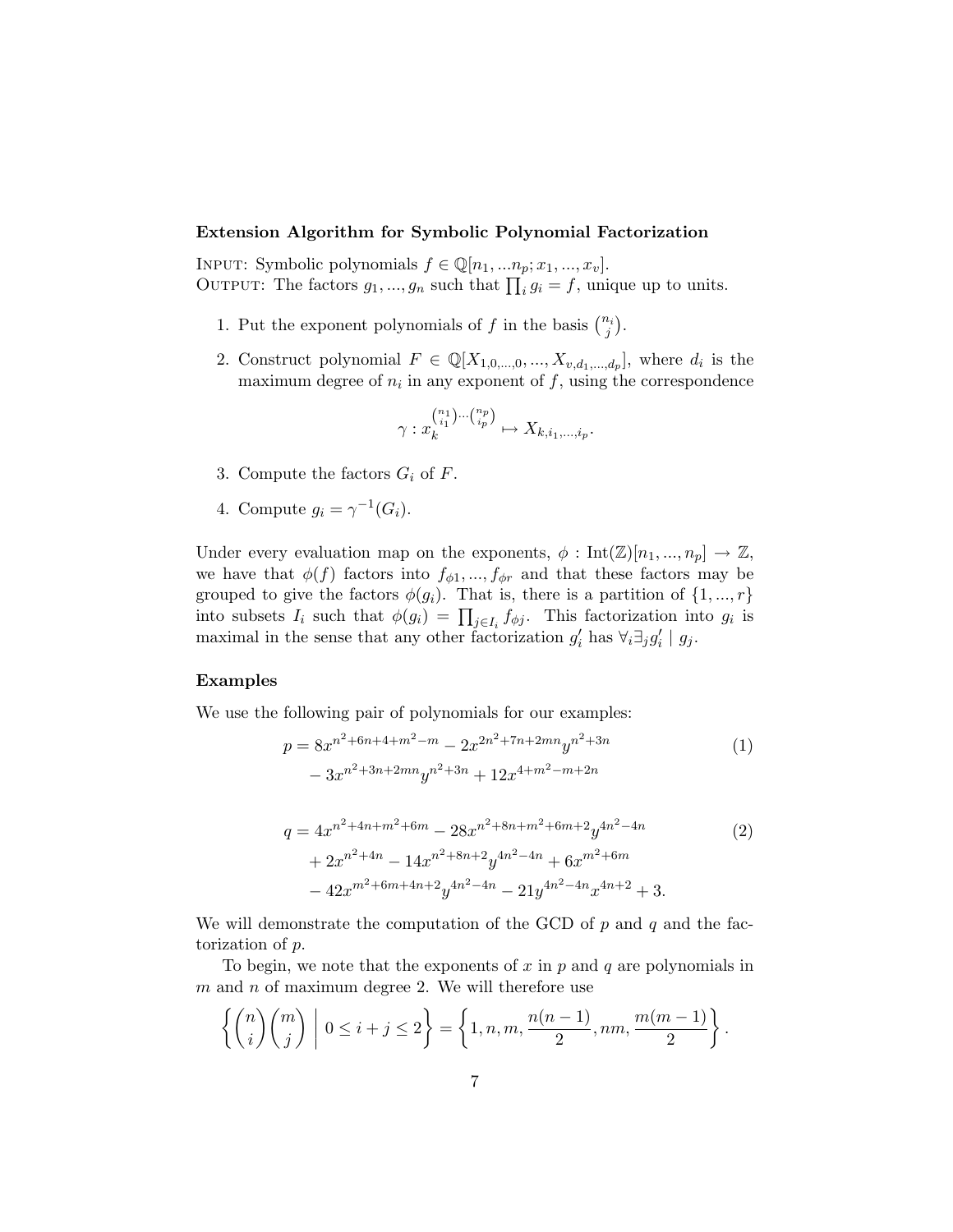as a basis for the exponents of  $x$ . Likewise we note that the exponents of  $y$ are polynomials in  $n$  alone and are of maximum degree 2. For them we use the basis

$$
\left\{ \binom{n}{i} \mid 0 \leq i \leq 2 \right\} = \left\{ 1, n, \frac{n(n-1)}{2} \right\}.
$$

Now we make the change of variables

$$
\gamma = \{x \mapsto A, \ x^n \mapsto B, \ x^{\binom{n}{2}} \mapsto C,
$$

$$
x^m \mapsto D, \ x^{mn} \mapsto E, \ x^{\binom{m}{2}} \mapsto F,
$$

$$
y \mapsto G, \ y^n \mapsto H, \ y^{\binom{n}{2}} \mapsto I\}
$$

to give:

$$
p = 8A^4B^7C^2F^2 - 2B^9C^4E^2H^4I^2 - 3B^4C^2E^2H^4I^2 + 12A^4B^2F^2
$$
  

$$
q = 4B^5C^2D^7F^2 - 28A^2B^9C^2D^7F^2I^8 + 2B^5C^2 - 14A^2B^9C^2I^8
$$

$$
+ 6D7F2 - 42A2B4D7F2I8 - 21A2B4I8 + 3.
$$

We then obtain the GCD of  $p$  and  $q$  as

$$
g = 2B^5C^2 + 3
$$

and the factorization of  $p$  as

$$
p = B2 \times (2B5C2 + 3) \times (2A2F - BCEIH2) \times (2A2F + BCEIH2).
$$

Applying  $\gamma^{-1}$ , we have the desired results:

$$
g = 2x^{n^2+4n} + 3
$$
  
\n
$$
p = x^{2n} \times \left(2x^{n^2+4n} + 3\right) \times \left(2x^{1/2m^2-1/2m+2} - x^{1/2n^2+mn+1/2n}y^{1/2n^2+3/2n}\right)
$$
  
\n
$$
\times \left(2x^{1/2m^2-1/2m+2} + x^{1/2n^2+mn+1/2n}y^{1/2n^2+3/2n}\right).
$$

### Remarks

We have described this transformation as though the exponent polynomials were dense, in which case transforming from a power basis to binomial basis introduces no new terms. This is often not the case so blindly changing to a binomial basis is not always the best strategy.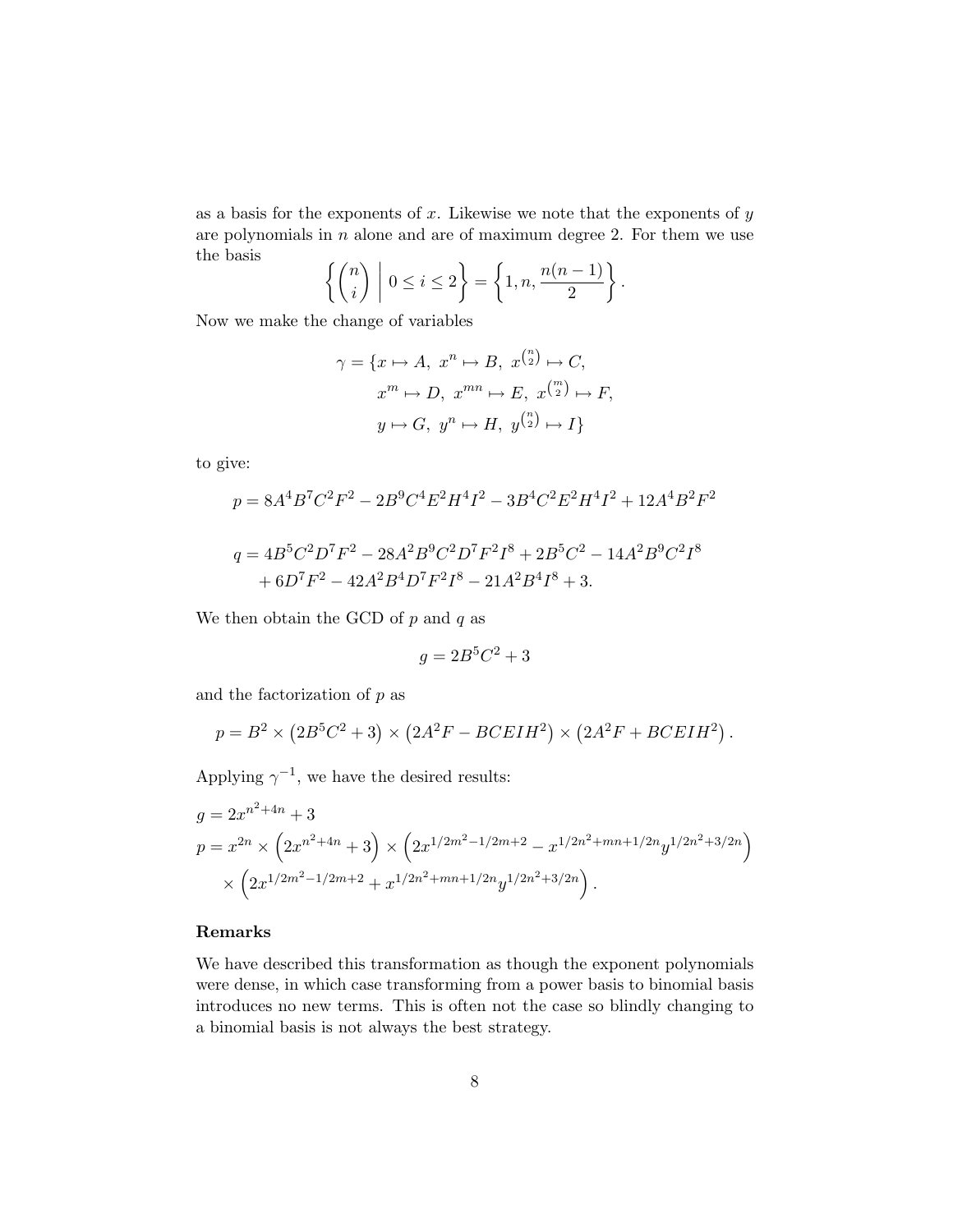In the worst case, the number of variables in the new polynomials will be  $v(D+1)^p$ , where v is the number of base variables,  $x_i$ , p is the number of exponent variables,  $n_i$ , and D is the degree bound on the  $n_i$  in the exponents. In practice, it is often the case that the number of variables occurring in exponents will be small and the exponent polynomials will be of low degree so the introduction of new variables may be acceptable. In other cases, such as when the exponent polynomials are sparse, other approaches may be preferable.

## 5 Projection Methods

If the number of exponent variables is large and the exponent polynomials are sparse, then it may be advantageous to use an evaluation/interpolation approach. Exponent polynomials may be mapped to integers at several points, the problem solved, and the images combined via interpolation. We illustrate with algorithms for greatest common divisors and factorization.

### Projection Algorithm for Symbolic Polynomial GCD (Dense Version)

INPUT: Symbolic polynomials  $f_1, f_2 \in \mathbb{Q}[n_1, ..., n_p; x_1, ..., x_v]$ . OUTPUT:  $g = \gcd(f_1, f_2) \in \mathbb{Q}[n_1, ..., n_p; x_1, ..., x_v]$ 

- 1. If  $p = 0$  solve problem in  $\mathbb{Q}[x_1, ..., x_v, x_1^{-1}, ..., x_v^{-1}]$ . Return result.
- 2. Let d be the degree bound of  $n_1$  in any exponent of  $f_1$  or  $f_2$ .
- 3. Choose  $d+1$  distinct evaluation points  $e_i \in \mathbb{Z}$ . Let  $\phi_i$  be the evaluation map  $n_i \mapsto e_i$ .
- 4. Compute  $d+1$  GCD images  $g_i = \gcd(\phi_i(f_1), \phi_i(f_2)) \in \mathbb{Q}[n_2, ..., n_p; x_1, ..., x_v]$ by recursive application of this algorithm.
- 5. Identify corresponding terms in the  $g_i$ , and for each term interpolate the exponent polynomial to form the corresponding term of  $g$ , the GCD.
- 6. Return g.

This gives the same GCD as the Extension Algorithm for GCD.

If an evaluation gives a GCD image that is "larger" than the other images, then it is a special case evaluation and should be discarded and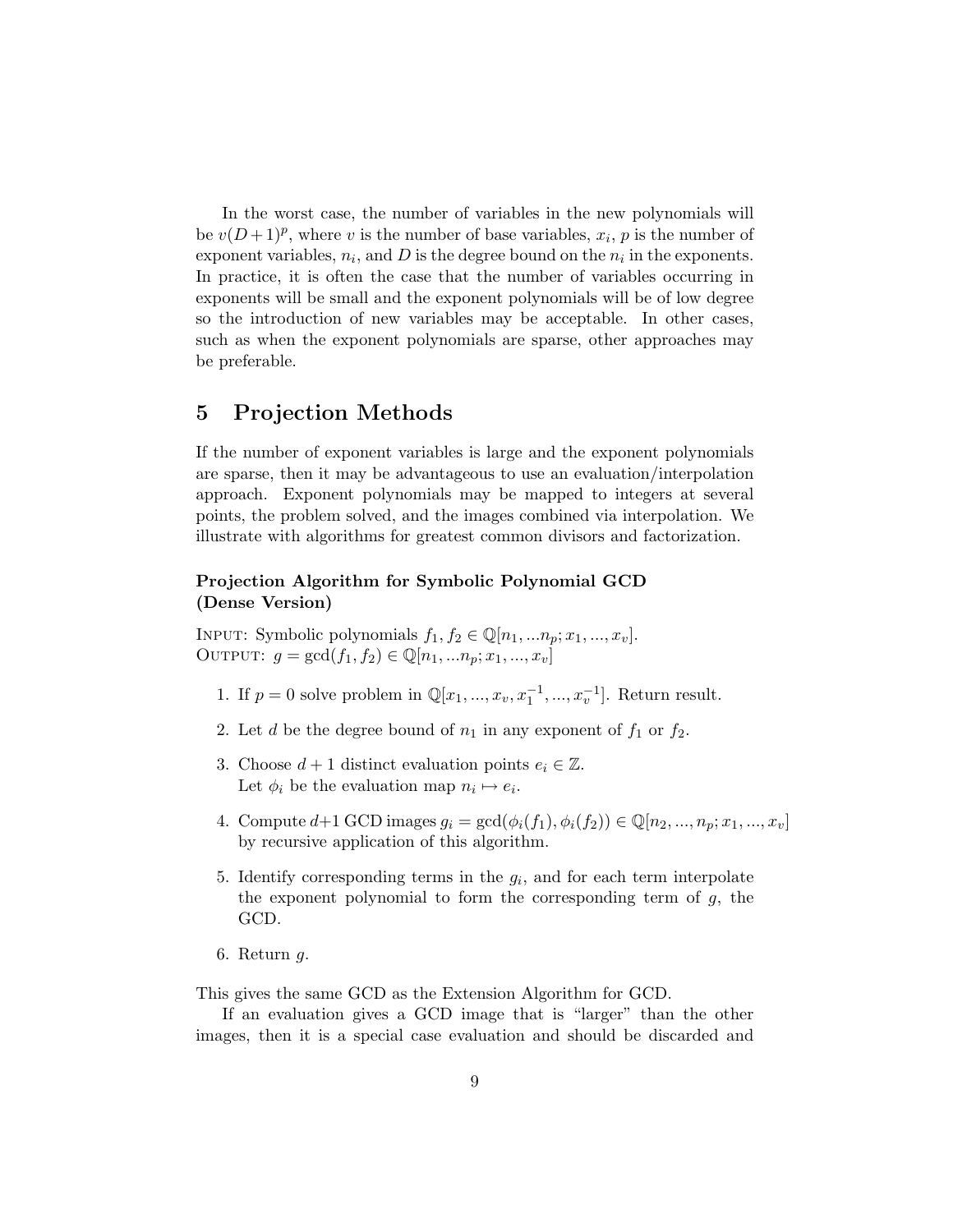another point chosen. If an evaluation point gives a GCD image that is "smaller" than the other images, then the previous evaluations were all unlucky and new points must be chosen.

An important problem is that in step 5 it is not always possible to identify corresponding terms. This is discussed later.

### Projection Algorithm for Symbolic Polynomial Factorization (Dense Version)

INPUT: Symbolic polynomials  $f \in \mathbb{Q}[n_1, ..., n_p; x_1, ..., x_v]$ . OUTPUT: The factors  $g_1, ..., g_n$  such that  $\prod_i g_i = f$ , unique up to units.

- 1. If  $p = 0$  solve problem in  $\mathbb{Q}[x_1, ..., x_v, x_1^{-1}, ..., x_v^{-1}]$ . Return result.
- 2. Let d be the degree bound of  $n_1$  in any exponent of f.
- 3. Choose  $d+1$  distinct evaluation points  $e_i \in \mathbb{Z}$ . Let  $\phi_i$  be the evaluation map  $n_i \mapsto e_i$ .
- 4. Compute  $d+1$  factorization images  $g_{1i} \times \cdots \times g_{ni} = \text{factor}(\phi_i(f)) \in$  $\mathbb{Q}[n_2, ..., n_p; x_1, ..., x_v]$  by recursive application of this algorithm.
- 5. Identify corresponding factors in the images, and terms within the factors. For each term interpolate the exponent polynomial to form the corresponding term of  $g_k$ , the  $k^{\text{th}}$  factor.
- 6. Return  $g_1, \cdots, g_n$ .

This gives the same factorization, up to units, as the Extension Algorithm for Factorization. As with the GCD computation, there is the problem is that in step 5 it is not always possible to identify corresponding terms. This is discussed later. As is the case with other factorization algorithms, it may be the case that image factorizations have different numbers of factors and that combinations must be tried.

#### Sparse Algorithms

With naive dense interpolation, a number of problems exponential in the number of variables must be solved in  $\mathbb{Q}[x_1, ..., x_v]$ . Using sparse interpolation techniques, this is not always necessary. The sparse versions of these algorithms use sparse interpolation of the individual exponent polynomials.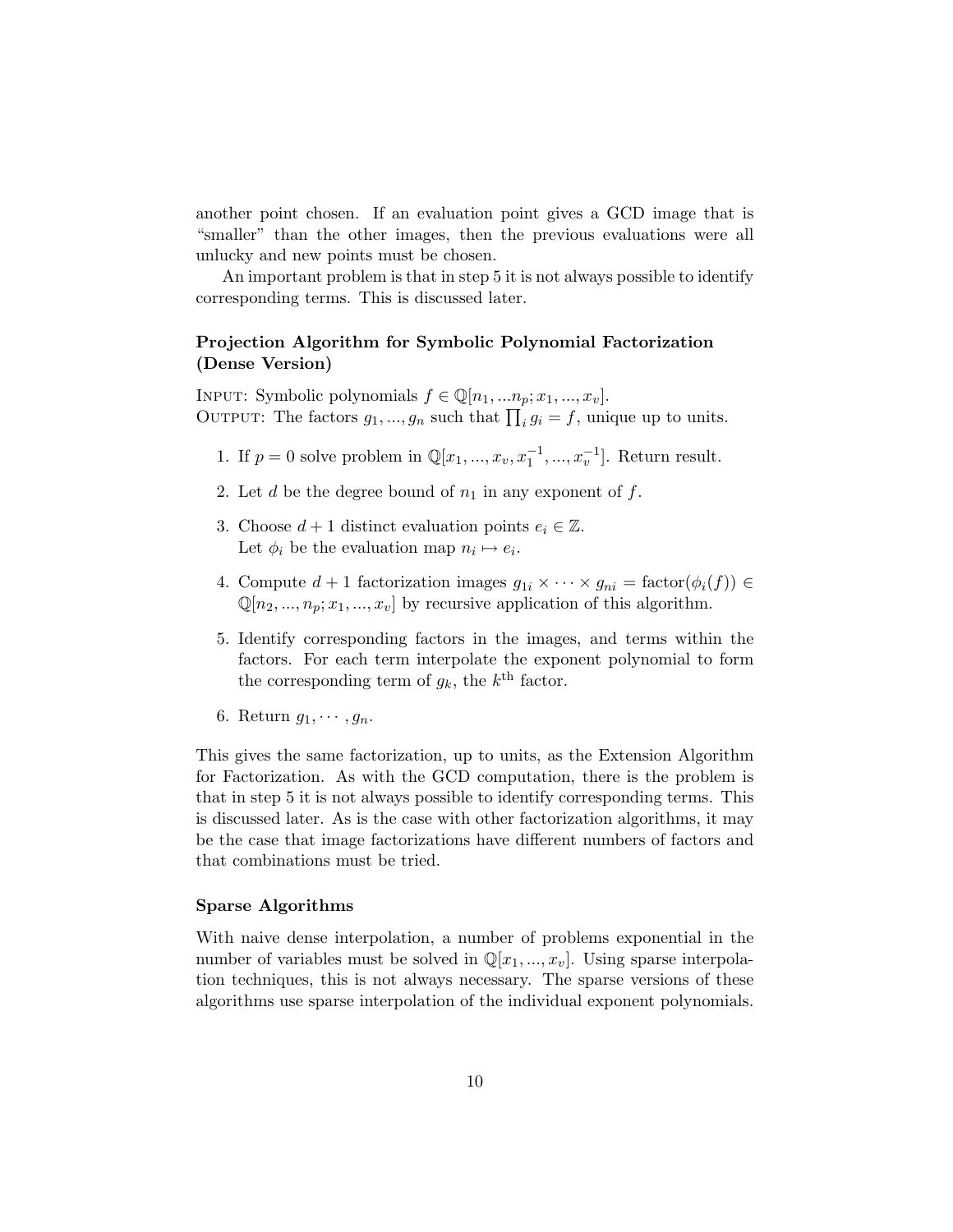### Examples

We use the same  $p$  and  $q$  as before, defined by equations (1) and (2), and compute the GCD of  $p$  and  $q$  and the factors of  $p$ . The maximum power of  $m$  or  $n$  in any exponent is 2. For simplicity, we use dense interpolation with  $m \in \{1, 2, 3\}$  and  $n \in \{1, 2, 2\}$ . Letting  $p_{ij}$  denote p evaluated at  $m = i, n = j$ , we have:

$$
p_{11} = -2x^{11}y^4 + 8x^{11} - 3x^6y^4 + 12x^6
$$
  
\n
$$
p_{12} = -2x^{26}y^{10} + 8x^{20} - 3x^{14}y^{10} + 12x^8
$$
  
\n
$$
p_{13} = -2x^{45}y^{18} + 8x^{31} - 3x^{24}y^{18} + 12x^{10}
$$
  
\n
$$
p_{21} = -2x^{13}y^4 + 8x^{13} - 3x^8y^4 + 12x^8
$$
  
\n
$$
p_{22} = -2x^{30}y^{10} + 8x^{22} - 3x^{18}y^{10} + 12x^{10}
$$
  
\n
$$
p_{23} = -2x^{51}y^{18} + 8x^{33} - 3x^{30}y^{18} + 12x^{12}
$$
  
\n
$$
p_{31} = -2x^{15}y^4 + 8x^{17} - 3x^{10}y^4 + 12x^{12}
$$
  
\n
$$
p_{32} = -2x^{34}y^{10} + 8x^{26} - 3x^{22}y^{10} + 12x^{14}
$$
  
\n
$$
p_{33} = -2x^{57}y^{18} + 8x^{37} - 3x^{36}y^{18} + 12x^{16}
$$

Similarly, letting  $q_{ij}$  denote q evaluated at  $m = i, n = j$  gives:

$$
q_{11} = 4x^{12} - 28x^{18} + 2x^5 - 14x^{11} + 6x^7 - 42x^{13} + 3 - 21x^6
$$
  
\n
$$
q_{12} = 4x^{19} - 28x^{29}y^8 + 2x^{12} - 14x^{22}y^8 + 6x^7 - 42x^{17}y^8 + 3 - 21y^8x^{10}
$$
  
\n
$$
q_{13} = 4x^{28} - 28x^{42}y^{24} + 2x^{21} - 14x^{35}y^{24} + 6x^7 - 42x^{21}y^{24} + 3 - 21y^{24}x^{14}
$$
  
\n
$$
q_{21} = 4x^{21} - 28x^{27} + 2x^5 - 14x^{11} + 6x^{16} - 42x^{22} + 3 - 21x^6
$$
  
\n
$$
q_{22} = 4x^{28} - 28x^{38}y^8 + 2x^{12} - 14x^{22}y^8 + 6x^{16} - 42x^{26}y^8 + 3 - 21y^8x^{10}
$$
  
\n
$$
q_{23} = 4x^{37} - 28x^{51}y^{24} + 2x^{21} - 14x^{35}y^{24} + 6x^{16} - 42x^{30}y^{24} + 3 - 21y^{24}x^{14}
$$
  
\n
$$
q_{31} = 4x^{32} - 28x^{38} + 2x^5 - 14x^{11} + 6x^{27} - 42x^{33} + 3 - 21x^6
$$
  
\n
$$
q_{32} = 4x^{39} - 28x^{49}y^8 + 2x^{12} - 14x^{22}y^8 + 6x^{27} - 42x^{37}y^8 + 3 - 21y^8x^{10}
$$
  
\n
$$
q_{33} = 4x^{48} - 28x^{62}y^{24} + 2x^{21} - 14x^{35}y^{24} + 6x^{27} - 42x^{41}
$$

Then we calculate  $g_{ij} = \gcd(p_{ij}, q_{ij})$ :

$$
g_{11} = 2x^5 + 3
$$
  
\n $g_{21} = 2x^5 + 3$   
\n $g_{31} = 2x^5 + 3$   
\n $g_{31} = 2x^5 + 3$   
\n $g_{32} = 2x^{12} + 3$   
\n $g_{33} = 2x^{21} + 3$   
\n $g_{34} = 2x^5 + 3$   
\n $g_{35} = 2x^{21} + 3$   
\n $g_{36} = 2x^{21} + 3$ 

This gives one exponent polynomial to interpolate and we obtain

$$
g = 2x^{n^2 + 4n} + 3.
$$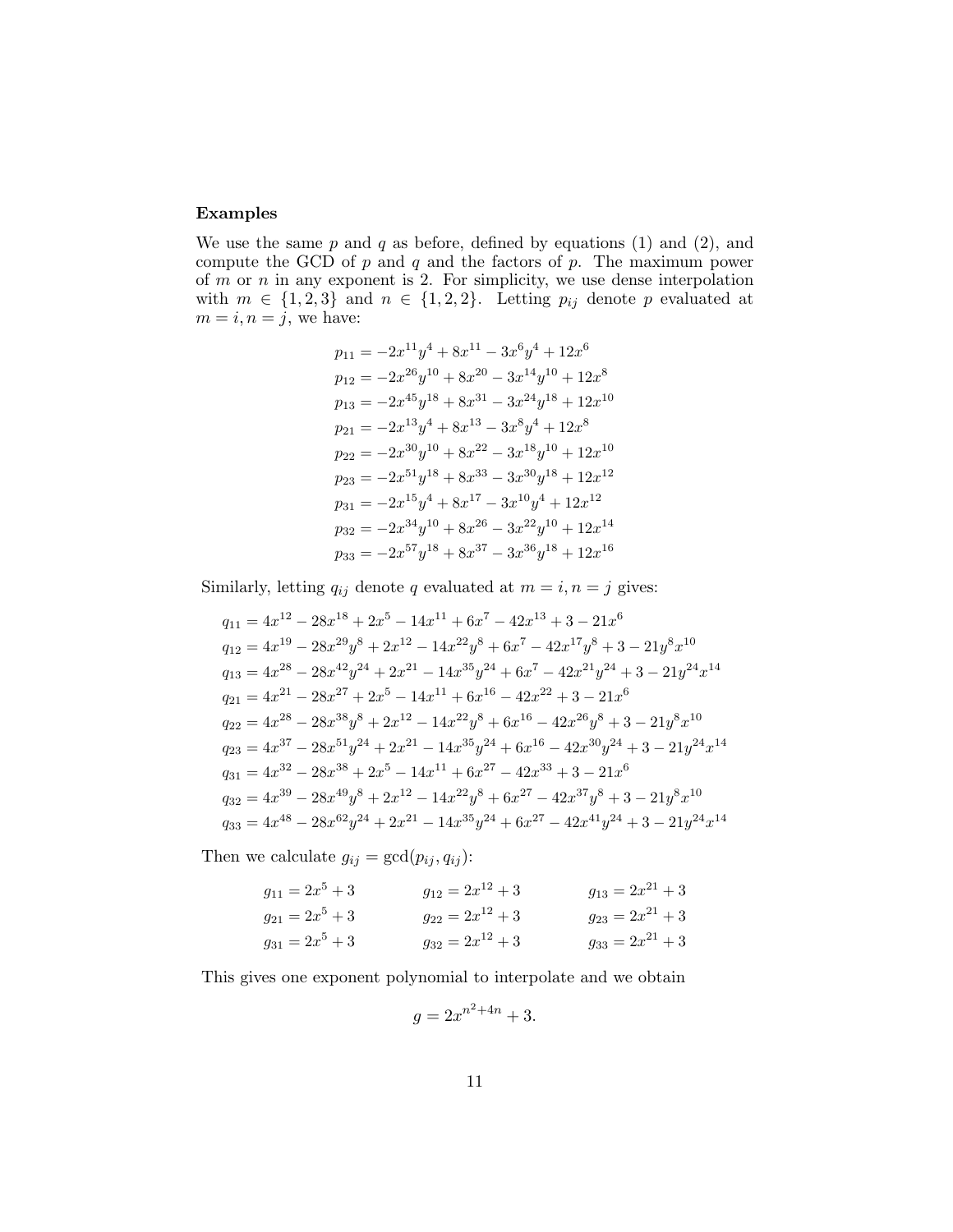We now turn our attention to factoring  $p$ . We factor the image polynomials in  $\mathbb{Z}[x,y]$ :

$$
p_{11} = -x^6 (y^2 - 2) (y^2 + 2) (3 + 2x^5)
$$
  
\n
$$
p_{12} = -x^8 (3 + 2x^{12}) (x^3y^5 - 2) (x^3y^5 + 2)
$$
  
\n
$$
p_{13} = -x^{10} (3 + 2x^{21}) (x^7y^9 - 2) (x^7y^9 + 2)
$$
  
\n
$$
p_{21} = -x^8 (y^2 - 2) (y^2 + 2) (3 + 2x^5)
$$
  
\n
$$
p_{22} = -x^{10} (3 + 2x^{12}) (x^4y^5 - 2) (x^4y^5 + 2)
$$
  
\n
$$
p_{23} = -x^{12} (3 + 2x^{21}) (x^9y^9 - 2) (x^9y^9 + 2)
$$
  
\n
$$
p_{31} = x^{10} (3 + 2x^5) (2x - y^2) (2x + y^2)
$$
  
\n
$$
p_{32} = -x^{14} (3 + 2x^{12}) (x^4y^5 - 2) (x^4y^5 + 2)
$$
  
\n
$$
p_{33} = -x^{16} (3 + 2x^{21}) (x^{10}y^9 - 2) (x^{10}y^9 + 2)
$$

We determine which factors correspond by inspection. We let  $f_1$  be the factor with coefficients  $\{2, 3\}$ ,  $f_2$  with  $\{\pm 1, \mp 2\}$ ,  $f_3$  with  $\{1, 2\}$  and u the monomial.

Recall that, in the ring of symbolic polynomials, and in  $\mathbb{Q}[x, y, x^{-1}, y^{-1}]$ , monomials are invertible and factorization is unique up to units. We pick an arbitrary monomial in each of  $f_i$  to be the constant term and normalize. (In principle we could normalize the constant term to 1, but it is convenient here to divide through only by the power product  $x^{k_1}y^{k_2}$ . The resulting factors are shown in the following table.

| $_{m}$         | $\, n$         | $\boldsymbol{u}$ | $f_1$         | $f_2$         | $f_3$           |
|----------------|----------------|------------------|---------------|---------------|-----------------|
| 1              |                | $-x^6$           | $2x^5+3$      | $y^2-2$       | $y^2+2$         |
| 1              | $\overline{2}$ | $-x^8$           | $2x^{12} + 3$ | $x^3y^5 - 2$  | $x^3y^5+2$      |
| 1              | 3              | $\!-x^{10}$      | $2x^{21}+3$   | $x^7y^9-2$    | $x^7y^9+2$      |
| $\overline{2}$ |                | $-x^8$           | $2x^5+3$      | $y^2-2$       | $y^2+2$         |
| $\overline{2}$ | 2              | $\!-x^{10}$      | $2x^{12}+3$   | $x^4y^5-2$    | $x^4y^5+2$      |
| $\overline{2}$ | 3              | $\!-x^{12}$      | $2x^{21}+3$   | $x^9y^9-2$    | $x^9y^9+2$      |
| 3              |                | $\!-x^{12}$      | $2x^5+3$      | $x^{-1}y^2-2$ | $x^{-1}y^2+2$   |
| 3              | $\overline{2}$ | $\!-x^{14}$      | $2x^{12}+3$   | $x^4y^5 - 2$  | $x^4y^5+2$      |
| 3              | 3              | $\!x^{16}$       | $2x^{21} + 3$ | $x^{10}y^9-2$ | $x^{10}y^9 + 2$ |

Interpolating the exponent polynomials, we obtain

$$
u = -x^{4+m^2-m+2n}
$$
  
\n
$$
f_1 = 2x^{n^2+4n} + 3
$$
  
\n
$$
f_2 = x^{-1/2m^2+mn+1/2n^2+1/2m+1/2n-2}y^{1/2n^2+3/2n} - 2
$$
  
\n
$$
f_3 = x^{-1/2m^2+mn+1/2n^2+1/2m+1/2n-2}y^{1/2n^2+3/2n} + 2.
$$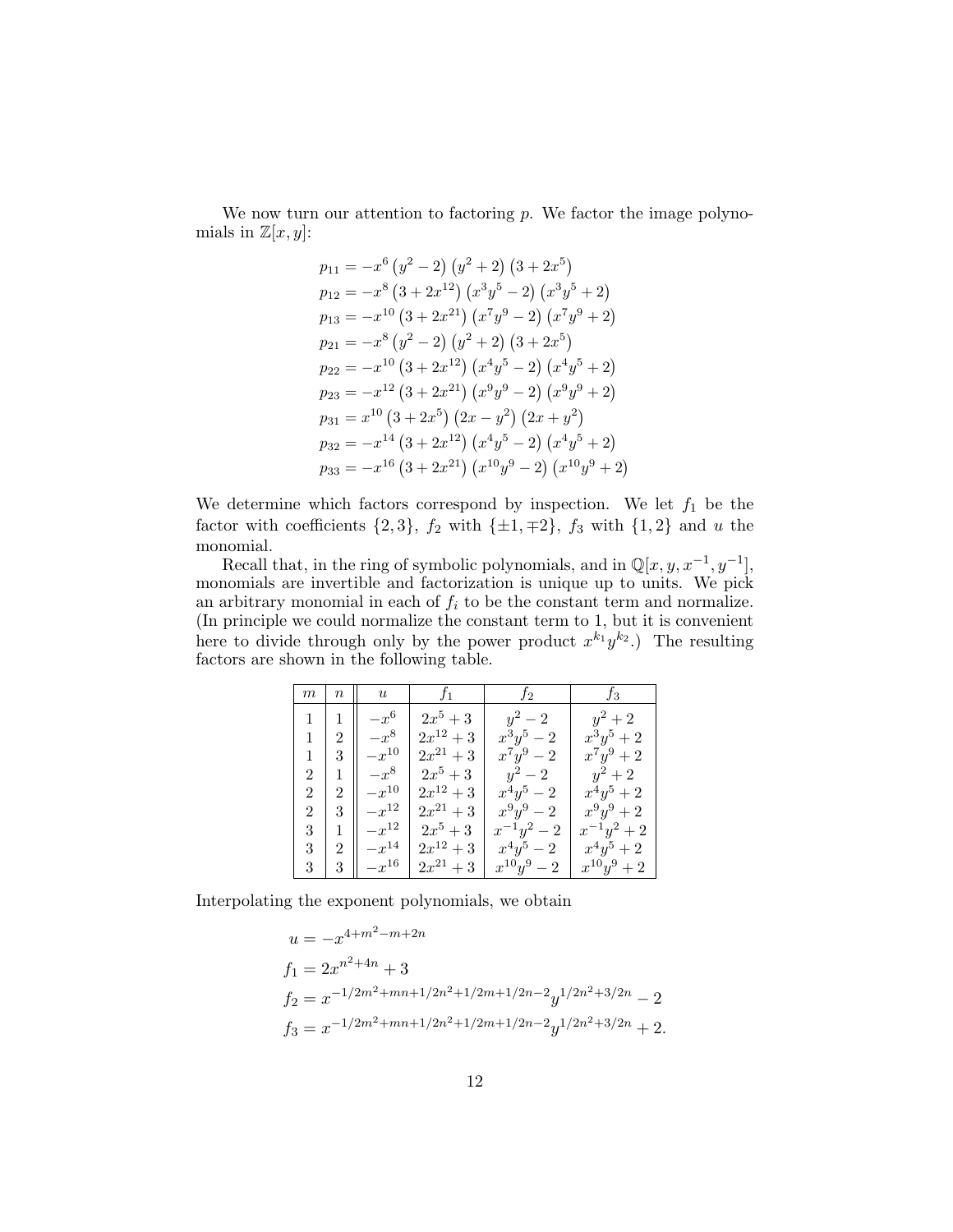This gives the factorization

$$
p = u \times f_1 \times f_2 \times f_3,
$$

which is the same, up to units, as what we obtained with the extension algorithm. To see this, let  $e = m^2 - m + 2$  and multiply u by  $-x^{-e}$ ,  $f_2$  by  $-x^{e/2}$  and  $f_3$  by  $x^{e/2}$ .

#### Finding Corresponding Terms

In general, there is a problem in determining which exponent polynomial images correspond so that we can interpolate. In computing GCDs, this amounts to determining which terms correspond in the GCD images. There are three problems that arise:

- The first problem is that, under certain evaluations of the exponent variables, exponent polynomials become equal and terms of the result combine. If there is only one exponent variable, then this can occur for at most  $DT(T-1)/2$  evaluation points, where T is the number of terms in the GCD and  $D$  is the degree bound on the exponent variable. This is because there are up to  $T(T-1)/2$  pairs of distinct exponent polynomials, each pair having at most D common values. For multivariate exponents, terms may combine at an unlimited number of points, but choosing random evaluation points effectively avoids the problem.
- The second problem is that, even if terms to not combine, it may still not be obvious which terms correspond. For example the GCD may have multiple terms with the the same coefficient and variables. If the coefficient ring is not large enough, then can occur with high probability.
- The third problem is that one or more evaluation points may give special case results. This is the exceptional case, however. Depending on the problem, the special case results might give an interesting shortcut to a solution or they might be useless and simply be discarded.

In computing factorizations, we have the above problems as well as the usual problem of factor identification.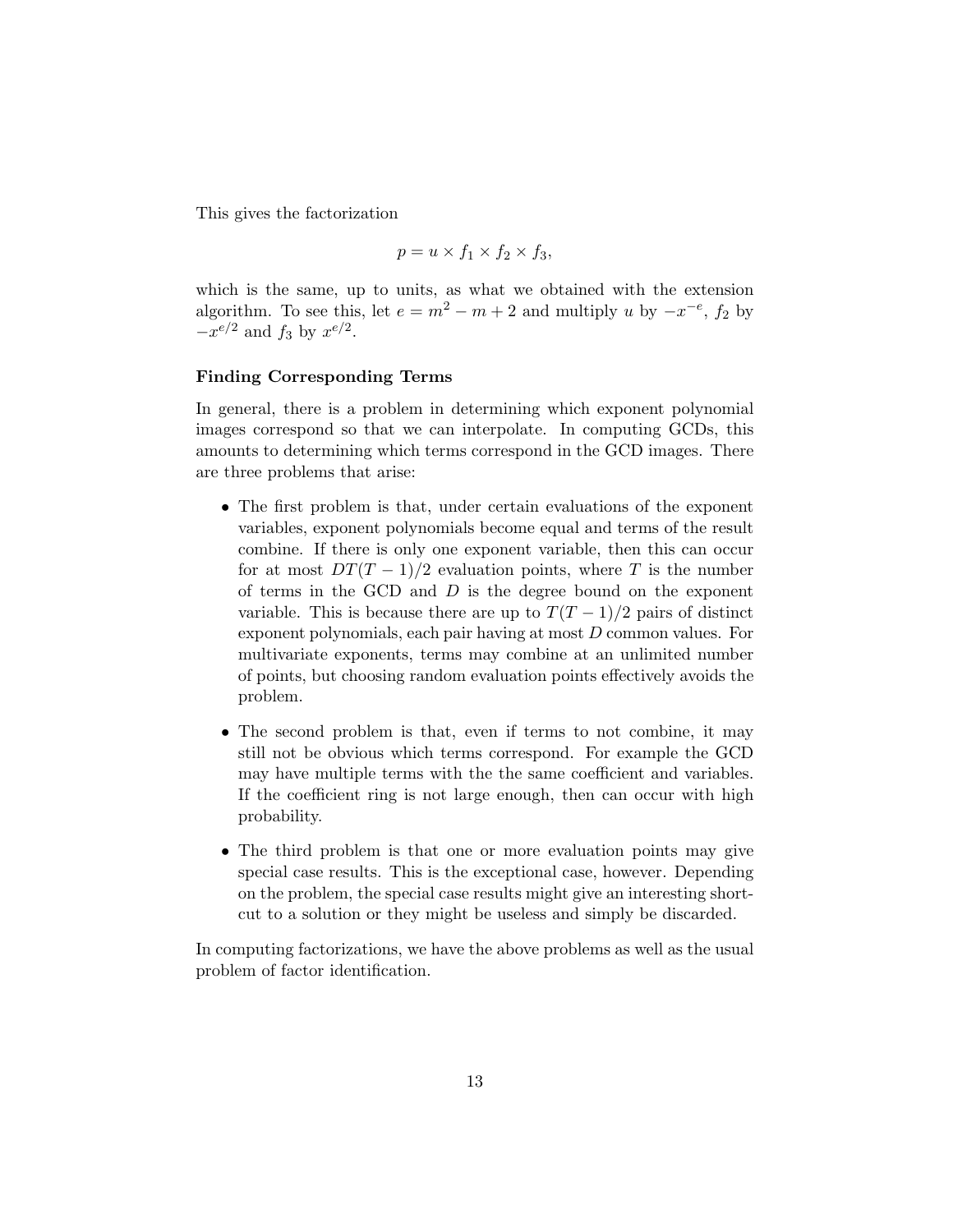We illustrate the problem of difficulty identifying corresponding exponents under evaluation with another GCD example, using

$$
u = x^{3n^2 - 4n + 8} + 9x^{2n^2 + 4} + x^{n^3 + n^2 - 4n + 4} + 14x^{n^2 + 4n} + 2x^{n^3} \tag{3}
$$

$$
v = x^{3n^2 + 8} + 8x^{2n^2 + 4n + 4} + x^{n^3 + n^2 + 4} + 7x^{n^2 + 8n} + x^{n^3 + 4n}.\tag{4}
$$

The exponent polynomials are of degree at most 3, so we evaluate at four points.

$$
n = 1 \Rightarrow \quad \gcd(u, v) = x^6 + 7x^5 + x
$$
  
\n
$$
n = 2 \Rightarrow \quad \gcd(u, v) = 8x^{12} + x^8
$$
  
\n
$$
n = 3 \Rightarrow \quad \gcd(u, v) = x^{27} + x^{22} + 7x^{21}
$$
  
\n
$$
n = 4 \Rightarrow \quad \gcd(u, v) = x^{64} + x^{36} + 7x^{32}
$$

We see that the different evaluations give polynomials with different numbers of terms. It appears that there are three terms in the symbolic polynomial, and that the evaluation at  $n = 2$  made two of the exponents equal, giving terms  $x^{12}$  and  $7x^{12}$ .

When the image has three terms, two of the coefficients are the same so it is not clear how to assign the images to symbolic terms for interpolation. The evaluation does not preserve term order: for  $n = 1$  the term with coefficient 7 is of middle degree, for  $n = 2$  it is of highest degree and for  $n = 3$  and  $n = 4$  it is of lowest degree. We must therefore consider the possibility that the terms with coefficient 1 may appear in any order.

The four evaluation points do not give enough information to determine the correct correspondence of values and terms—any correspondence can be interpolated by a polynomial of degree 3 or less. We therefore take one additional evaluation point

$$
n = 5 \Rightarrow \qquad \gcd(u, v) = x^{125} + x^{54} + 7x^{45}
$$

Now a correspondence that gives interpolating polynomials of degree three or less will give correct exponents for gcd terms. We have two confounded terms and five evaluation points so there are  $16 = 2!^{5-1}$  possible assignments to consider. These are shown in the table below. The entries are lists of values for the exponents  $e_i$  at  $n = [1, 2, 3, 4, 5]$ , respectively. Without loss of generality, we have labeled the terms (1, 2, 3) according to their values at the first evaluation point  $(6, 1, 5)$ .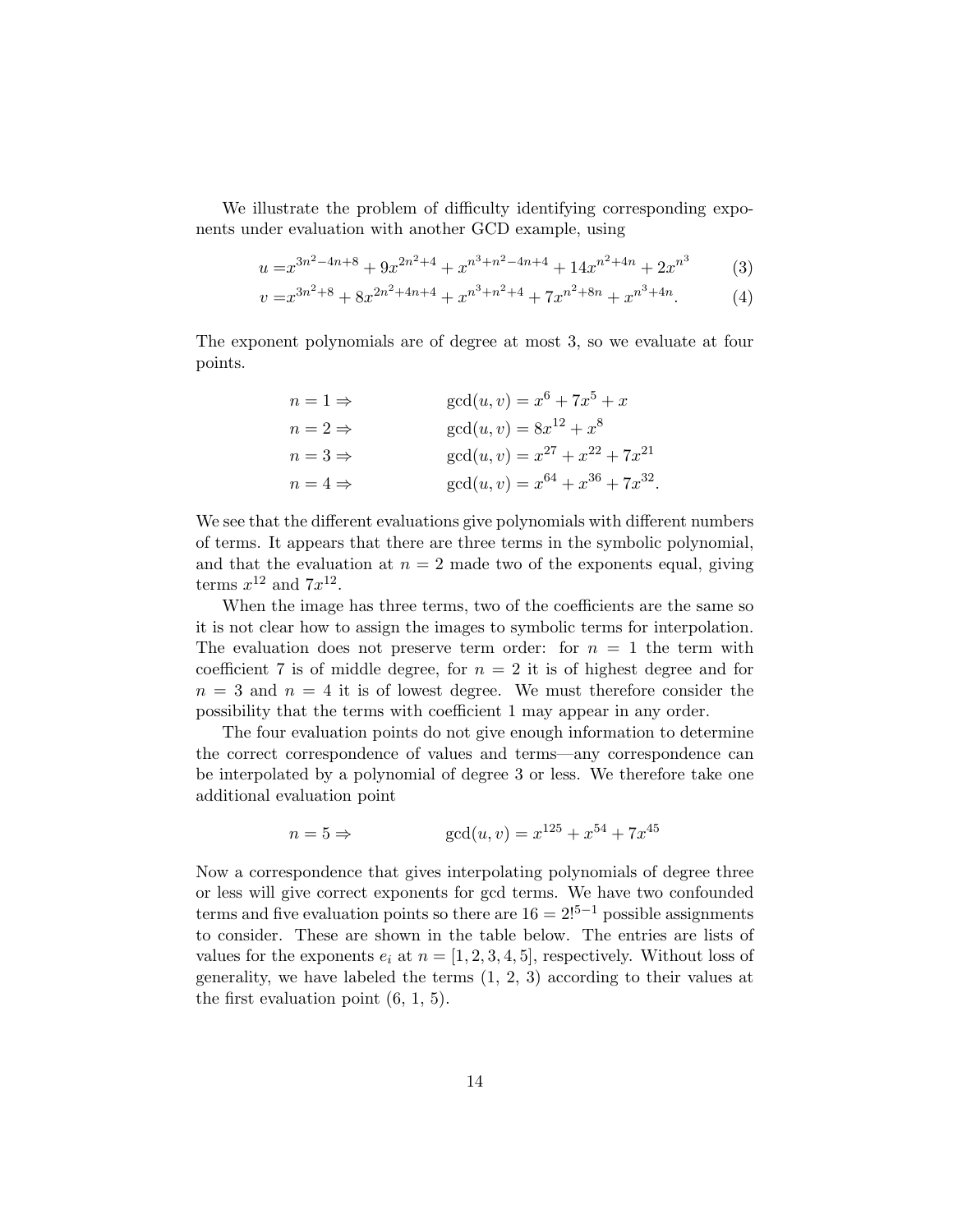| Model | Term 1               | Term 2               | Term 3              |
|-------|----------------------|----------------------|---------------------|
|       | $1 \times x^{e_1}$   | $1 \times x^{e_2}$   | $7 \times x^{e_3}$  |
| 1     | [6, 12, 27, 64, 125] | [1, 8, 22, 36, 54]   | [5, 12, 21, 32, 45] |
| 2     | [6, 12, 27, 64, 54]  | [1, 8, 22, 36, 125]  | [5, 12, 21, 32, 45] |
| 3     | [6, 12, 27, 36, 125] | [1, 8, 22, 64, 54]   | [5, 12, 21, 32, 45] |
| 4     | [6, 12, 27, 36, 54]  | [1, 8, 22, 64, 125]  | [5, 12, 21, 32, 45] |
| 5     | [6, 12, 22, 64, 125] | [1, 8, 27, 36, 54]   | [5, 12, 21, 32, 45] |
| 6     | [6, 12, 22, 64, 54]  | [1, 8, 27, 36, 125]  | [5, 12, 21, 32, 45] |
| 7     | [6, 12, 22, 36, 125] | [1, 8, 27, 64, 54]   | [5, 12, 21, 32, 45] |
| 8     | [6, 12, 22, 36, 54]  | [1, 8, 27, 64, 125]  | [5, 12, 21, 32, 45] |
| 9     | [6, 8, 27, 64, 125]  | [1, 12, 22, 36, 54]  | [5, 12, 21, 32, 45] |
| 10    | [6, 8, 27, 64, 54]   | [1, 12, 22, 36, 125] | [5, 12, 21, 32, 45] |
| 11    | [6, 8, 27, 36, 125]  | [1, 12, 22, 64, 54]  | [5, 12, 21, 32, 45] |
| 12    | [6, 8, 27, 36, 54]   | [1, 12, 22, 64, 125] | [5, 12, 21, 32, 45] |
| 13    | [6, 8, 22, 64, 125]  | [1, 12, 27, 36, 54]  | [5, 12, 21, 32, 45] |
| 14    | [6, 8, 22, 64, 54]   | [1, 12, 27, 36, 125] | [5, 12, 21, 32, 45] |
| 15    | [6, 8, 22, 36, 125]  | [1, 12, 27, 64, 54]  | [5, 12, 21, 32, 45] |
| 16    | [6, 8, 22, 36, 54]   | [1, 12, 27, 64, 125] | [5, 12, 21, 32, 45] |

In this problem there is no unit multiplier ambiguity because the term with coefficient 7 is already determined, We therefore have exactly one correspondence giving interpolating polynomials of degree 3 or less and all the others give interpolating polynomials of degree 4. Model 8 is the correct choice and gives

$$
\gcd(u, v) = x^{2n^2 + 4} + x^{n^3} + 7x^{n^2 + 4n}
$$

If there are  $T$  terms and  $N$  evaluation points, then there will be  $(T!)^{N-1}$ possible assignments of evaluation points to terms. If the unit is determined, one of these will give exponent interpolants of correct degree and the others will give interpolants of too high degree. Otherwise, more than one of the choices may be acceptable. Unless  $T$  and  $N$  are very small, this strategy will obviously be infeasible and another approach will be needed.

We also observe that if there is only one exponent variable, then there will be some value beyond which evaluations give images that have a consistent order. This is because a finite set of univariate polynomials will have a finite set of points at which two or more polynomials are equal. If this bound can be determined, in principle it avoids the problem of determining which images correspond. In practice, however, it may be too large to be useful (at least in the case of factorization).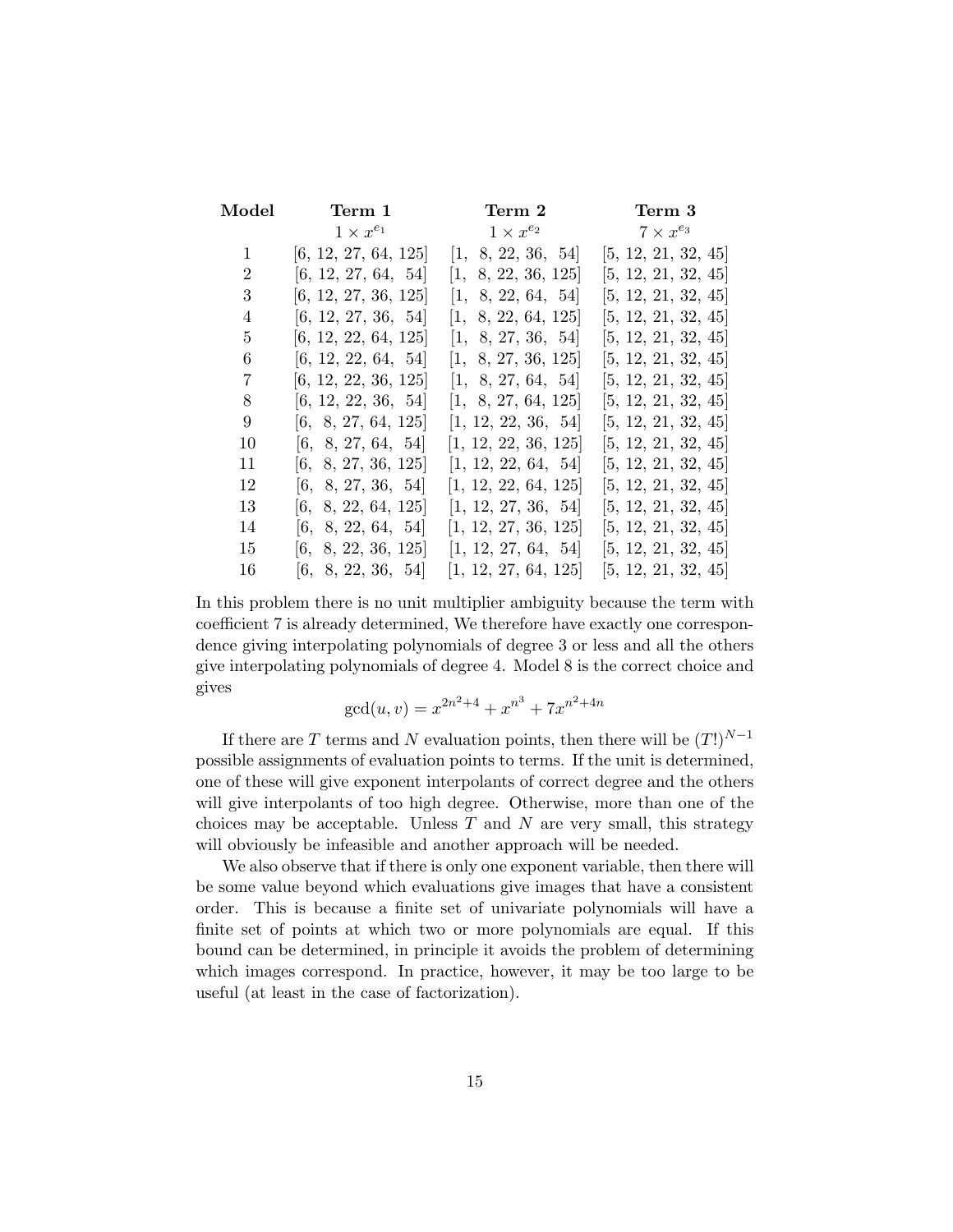#### Interpolation of Symmetric Functions

There is another alternative that addresses the problem of term identification. If there are terms that cannot be distinguished, then we may take advantage of the symmetry and interpolate symmetric functions of the exponent polynomials.

If  $t_1, ..., t_T$  are the terms that cannot be distinguished, then we interpolate  $S_j(t_1, ..., t_T)$  for different j, where  $S_j$  is the j-th elementary symmetric function. We then use *one* evaluation point to break the symmetry and solve for the exponents of the  $t_i$ .

We use this method to compute the GCD of  $u$  and  $v$  given by equations (3) and (4). We wish to determine the exponents of the two terms  $x^{A(n)}$ and  $x^{B(n)}$ , where

$$
A(n) = a_3 n^3 + a_2 n^2 + a_1 n + a_0
$$
  

$$
B(n) = b_3 n^3 + b_2 n^2 + b_1 n + b_0
$$

To do this we interpolate  $S_1(A(n), B(n)) = A(n) + B(n)$  and  $S_2(A(n), B(n)) =$  $A(n) \times B(n)$ . The polynomial for  $S_2$  will be of degree 6, so we need three more values. We compute:

$$
n = 5 \Rightarrow \text{gcd}(u, v) = x^{125} + x^{54} + 7x^{45}
$$
  
\n
$$
n = 6 \Rightarrow \text{gcd}(u, v) = x^{216} + x^{76} + 7x^{60}
$$
  
\n
$$
n = 7 \Rightarrow \text{gcd}(u, v) = x^{343} + x^{102} + 7x^{77}
$$

We now have

| $\, n$        | $A(n)+B(n)$      | $A(n) \times B(n)$ |
|---------------|------------------|--------------------|
| 1             | $1 + 6$          | $1\times 6$        |
| 2             | $8 + 12$         | $8 \times 12$      |
| 3             | $22 + 27$        | $22 \times 27$     |
| 4             | $36 + 64$        | $36 \times 64$     |
| 5             |                  | $54 \times 125$    |
| 6             |                  | $76 \times 216$    |
|               |                  | $102 \times 343$   |
| Interpolation | $n^3 + 2n^2 + 4$ | $2n^5 + 4n^3$      |

To break the symmetry, we arbitrarily assign  $A(1) = 1$  and  $B(1) = 6$ . Additionally, we equate coefficients in

$$
A(n) + B(n) = n3 + 2n2 + 4
$$
  

$$
A(n) \times B(n) = 2n5 + 4n3
$$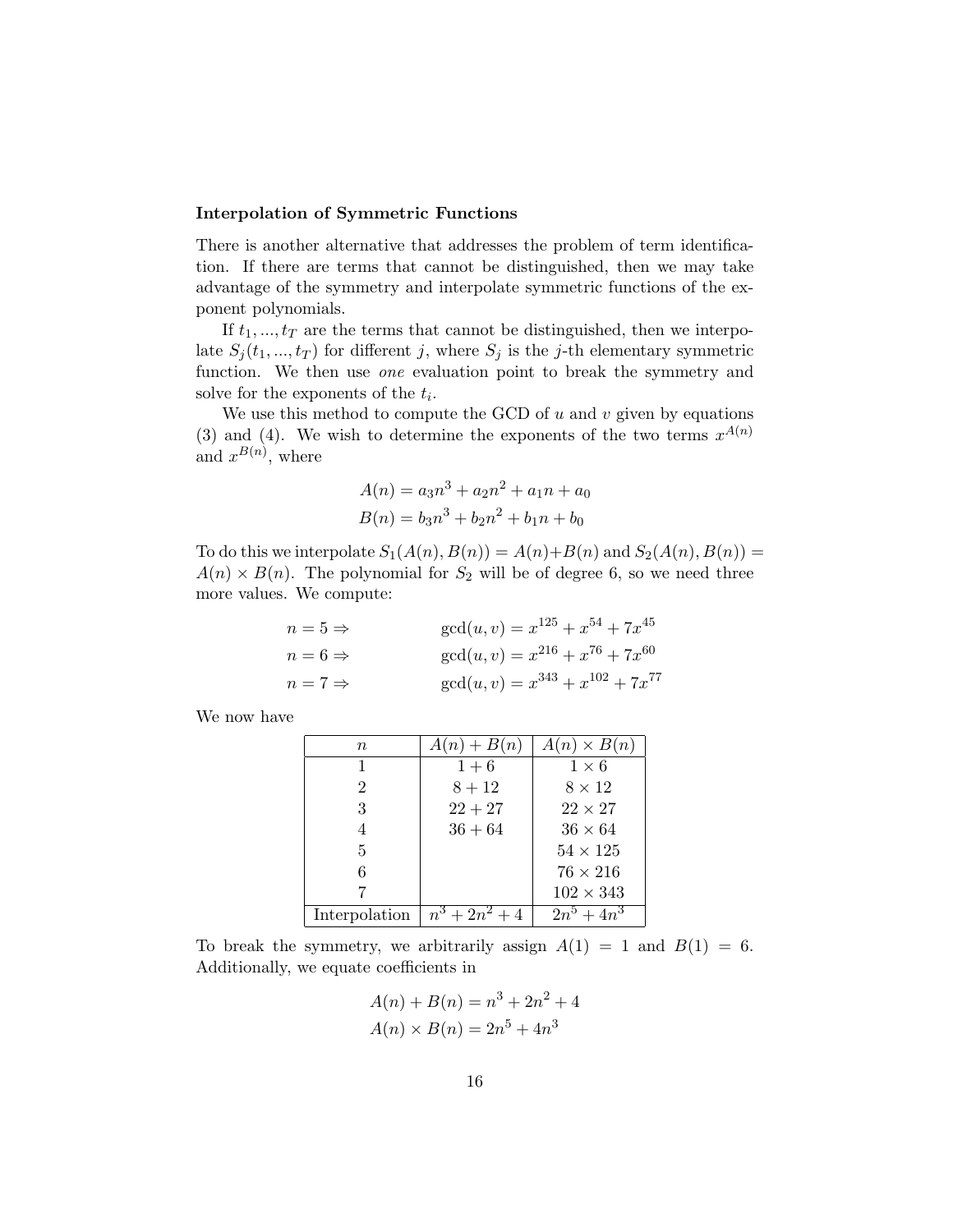to obtain 13 equations in the 8 unknowns  $\{a_i, b_i\}$ . Solving, we obtain:

| $a_0 = 0$ | $a_1 = 0$ | $a_2 = 0$ | $a_3 = 1$ |
|-----------|-----------|-----------|-----------|
| $b_0 = 4$ | $b_1 = 0$ | $b_2 = 2$ | $b_3 = 0$ |

This determines the two exponents.

# 6 Generalizations

As mentioned earlier, we may contemplate other algebraic structures to encompass a wider class of expressions. Without going to the most general model of polynomial-valued integer functions, we may consider

- Allowing exponent variables to also appear as regular variables. To do this we can work in  $R[n_1, ..., n_p; n_1, ..., n_p, x_1, ..., x_v]$ . This is useful if we require formal derivatives.
- Symbolic exponents on coefficients. We discuss this case more below.
- Symbolic polynomials as exponents, or richer structures.
- Other polynomial forms, such as exponential polynomials, e.g. [1, 5].
- Other problems, *e.g.* Gröbner bases of symbolic polynomials  $[7, 8]$ .

Let us examine more closely the question of symbolic exponents on coefficients. Suppose we wish to factor a polynomial of the form  $x^{4m} - 2^{4n}$ . Assuming m and n may take on only integer values, the factorization over  $\mathbb Q$ is  $(x^{2m} + 2^{2n})(x^m + 2^n)(x^m - 2^n)$ . This, however is equivalent to  $x^{4m} - 16^n$ , which is not manifestly the difference of fourth powers. So how can we approach symbolic integer coefficients?

If the coefficient ring is a principal ideal domain, then we may extend our definition to allow symbolic exponents on prime coefficient factors:

**Definition 2.** The ring of symbolic polynomials in  $x_1, \ldots, x_v$  with exponents in  $n_1, n_2, ..., n_p$  over the coefficient ring R, a PID with quotient field K, is the ring consisting of finite sums of the form

$$
\sum_i k_i \cdot \prod_j c_j^{d_{ij}} \cdot x_1^{e_{i1}} x_2^{e_{i2}} \cdots x_n^{e_{in}}
$$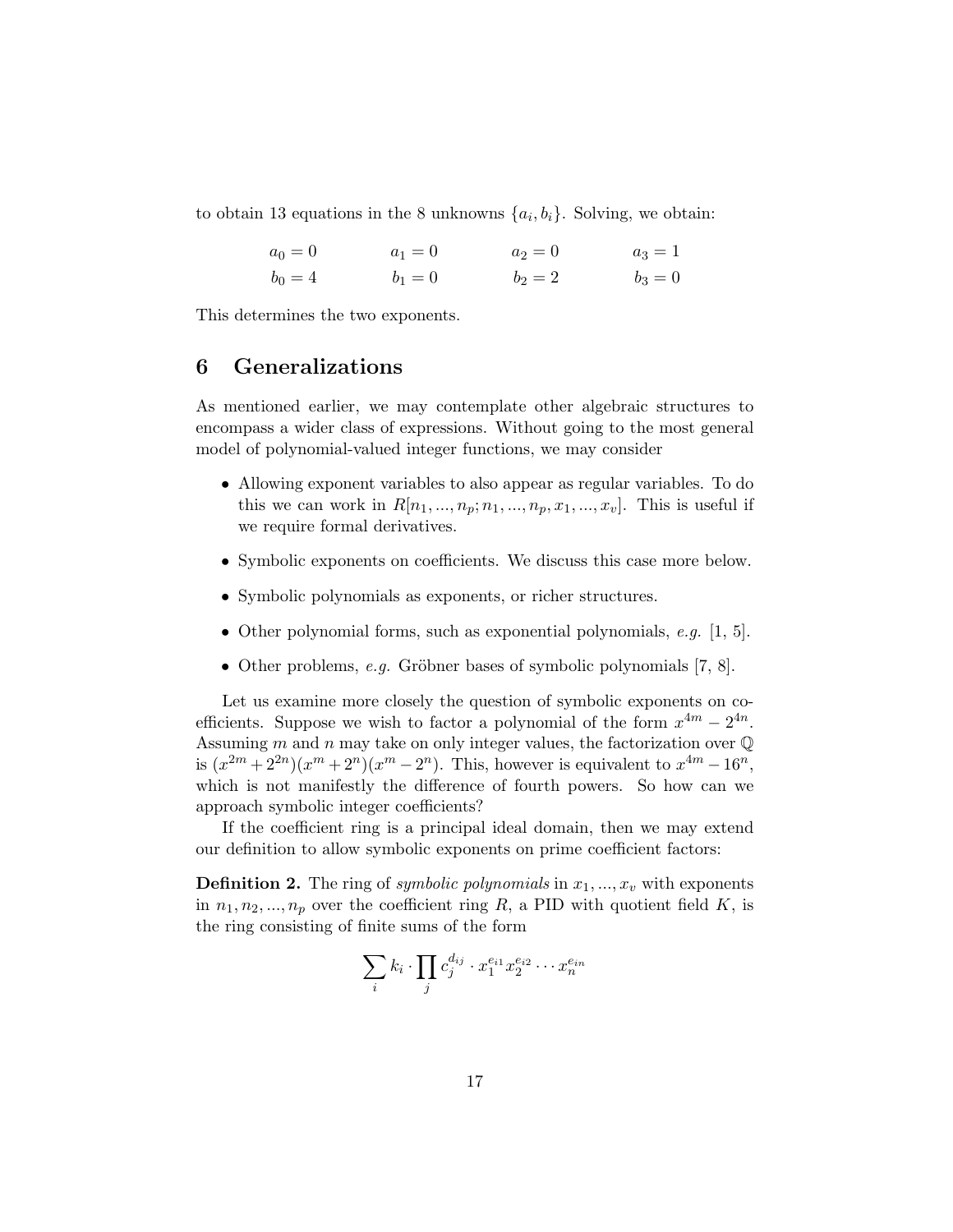where each product has a finite number of nonzero  $d_{ij}, k_i \in K$ ,  $c_j$  are primes ∈ R,  $d_{ij}$  ∈ Int(Z)[ $n_1, n_2, ..., n_p$ ]\Z and  $e_{ij}$  ∈ Int(Z)[ $n_1, n_2, ..., n_p$ ]. Multiplication is defined by

$$
k_1 c_1^{d_{11}} \cdots c_m^{d_{1m}} x_1^{e_{11}} \cdots x_n^{e_{1n}} \times k_2 c_1^{d_{21}} \cdots c_m^{d_{2m}} x_1^{e_{21}} \cdots x_n^{e_{2n}} =
$$
  

$$
k_1 k_2 c_1^{d_{11} + d_{21}} \cdots c_m^{d_{1m} + d_{2m}} x_1^{e_{11} + e_{21}} \cdots x_n^{e_{1n} + e_{2n}}
$$

Let us consider the case of integer coefficients. We note that, for any base, any set of logarithms of distinct primes is linearly independent over Q. This is easily seen, for the equation  $\sum_i n_i \log(p_i) = 0$ , holds with  $p_i$  distinct primes and  $n_i \in \mathbb{Z}$ , only if  $\prod_i p_i^{n_i} = 1$ , which requires  $n_i = 0$ . This implies that

$$
\sum_i \alpha_i \log p_i \neq 0
$$

for any non-zero algebraic numbers  $\alpha_i$ . We can write any product of integers to symbolic powers as an exponential of a linear combination of logarithms of primes, e.g.

$$
6^m \times 7^{n^2+1} = \exp(m \log 2 + m \log 3 + (n^2 + 1) \log 7)
$$

where exp and log use the same base. We can therefore treat  $2^n$ ,  $2^{n \choose 2}$ , ... as new variables for factoring, etc.

As stated, this approach would require factoring each integer that appears with a symbolic exponent. In practice we do not want to factor the constant coefficients. Instead, we can form, for any particular problem, an easier to compute basis, e.g. from  $\{70^n, 105^n\}$  the set  $\{2^n, 3^n, 35^n\}$  which does not require factoring of 35. This can be done using only integer GCDs and extracting integer roots.

### 7 Conclusions

We see a mathematically rich and practically important middle ground between the usual approaches of "symbolic computation" and "computer algebra." In this light, we have explored how to usefully work with symbolic polynomials — polynomial-like objects where the exponents can themselves be integer-valued polynomials.

We have modeled symbolic polynomials using the formal structure of a group ring. These are able to represent the kinds of symbolic polynomials we have seen in practice, for example in the analysis of algorithms. This algebraic structure allows us to perform arithmetic on symbolic polynomials,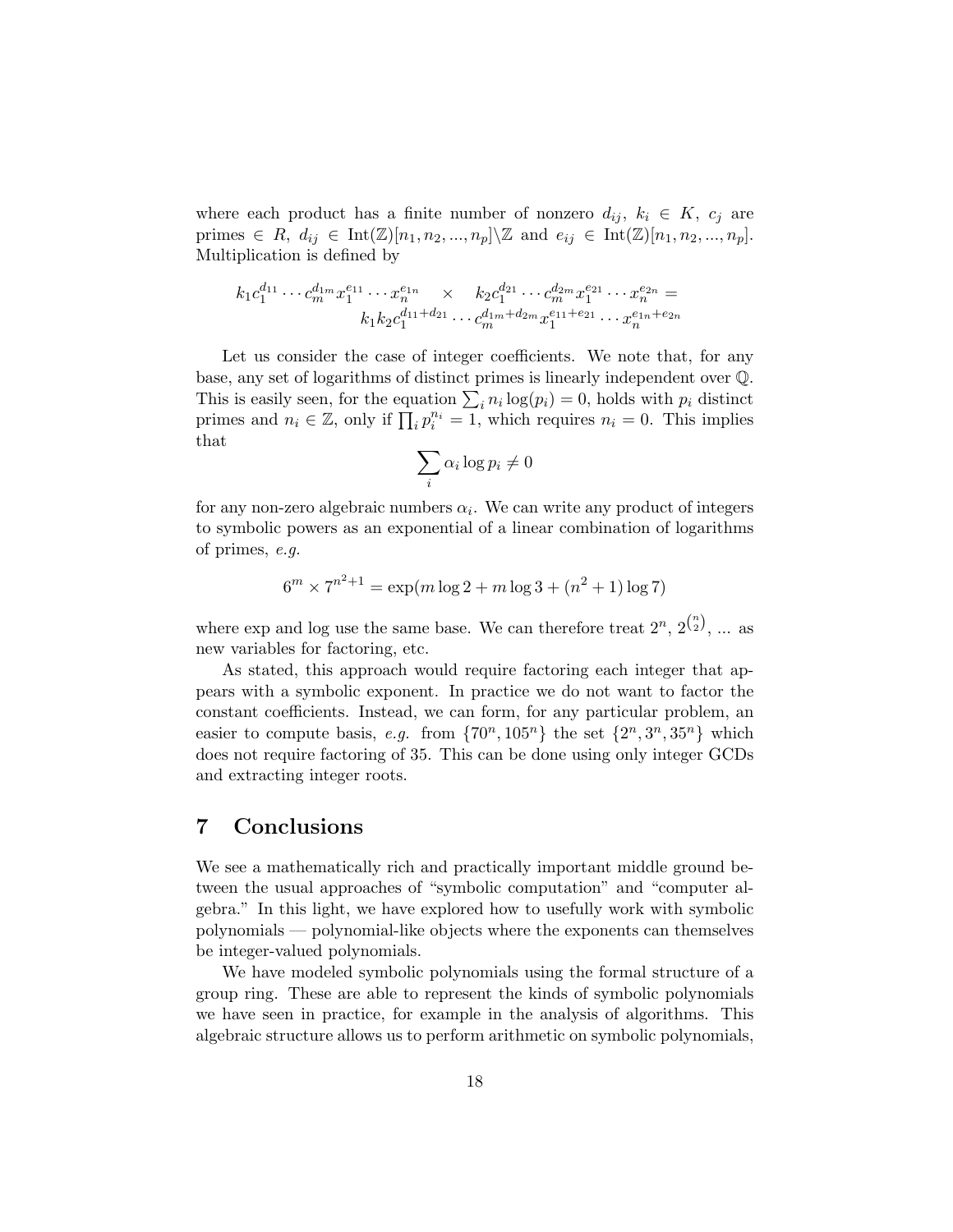to simplify and transform them. We find, moreover, a UFD structure that admits algorithms for factorization, gcd, etc.

We have sketched two families of algorithms for symbolic polynomials. One puts the exponent polynomials in to a basis that makes their fixed divisors manifest, and then introduces new variables for the symbolic powers. The second family of algorithms is based on evaluation/interpolation, where multiple image problems are solved and the images combined. This approach sometimes has a technical problem in determining which images correspond to do the interpolation. Interpolating symmetric functions of the desired exponent polynomials can avoid some of these difficulties.

We have experimental implementations of both the extension and sparse projection methods, but it is too early to say which method will be most useful in practice.

### References

- [1] Henson, C.W, L. Rubel, and M. Singer, Algebraic Properties of the Ring of General Exponential Polynomials. Complex Variables Theory and Applications, 13, 1989, 1-20.
- [2] Ostrowski, A., Uber ganzwertige Polynome in algebraischen Zahlköpern, J. Reine Angew. Math., 149 (1919), 117-124.
- [3] Pan, W., D. Wang. Uniform Gröbner bases for ideals generated by polynomials with parametric exponents. Proc ISSAC 2006, ACM, 269– 276.
- [4] Pólya, G., Über ganzwertige Polynome in algebraischen Zahlköpern, J. Reine Angew. Math., 149 (1919), 97-116.
- [5] de Prony, Baron Gaspard Riche. Essai éxperimental et analytique: sur les lois de la dilatabilité de fluides élastique et sur celles de la force expansive de la vapeur de l'alkool, à différentes températures. Journal de l'Ecole Polytechnique, volume 1, cahier 22, 24-76 (1795). ´
- [6] Watt, S.M. Making Computer Algebra More Symbolic. pp 43-49, Proc. Transgressive Computing 2006: A conference in honor of Jean Della Dora, April 24-26, 2006, Granada, Spain.
- [7] Weispfenning, V. Gröbner bases for binomials with parametric exponents. Technical report, Universität Passau, Germany, 2004.